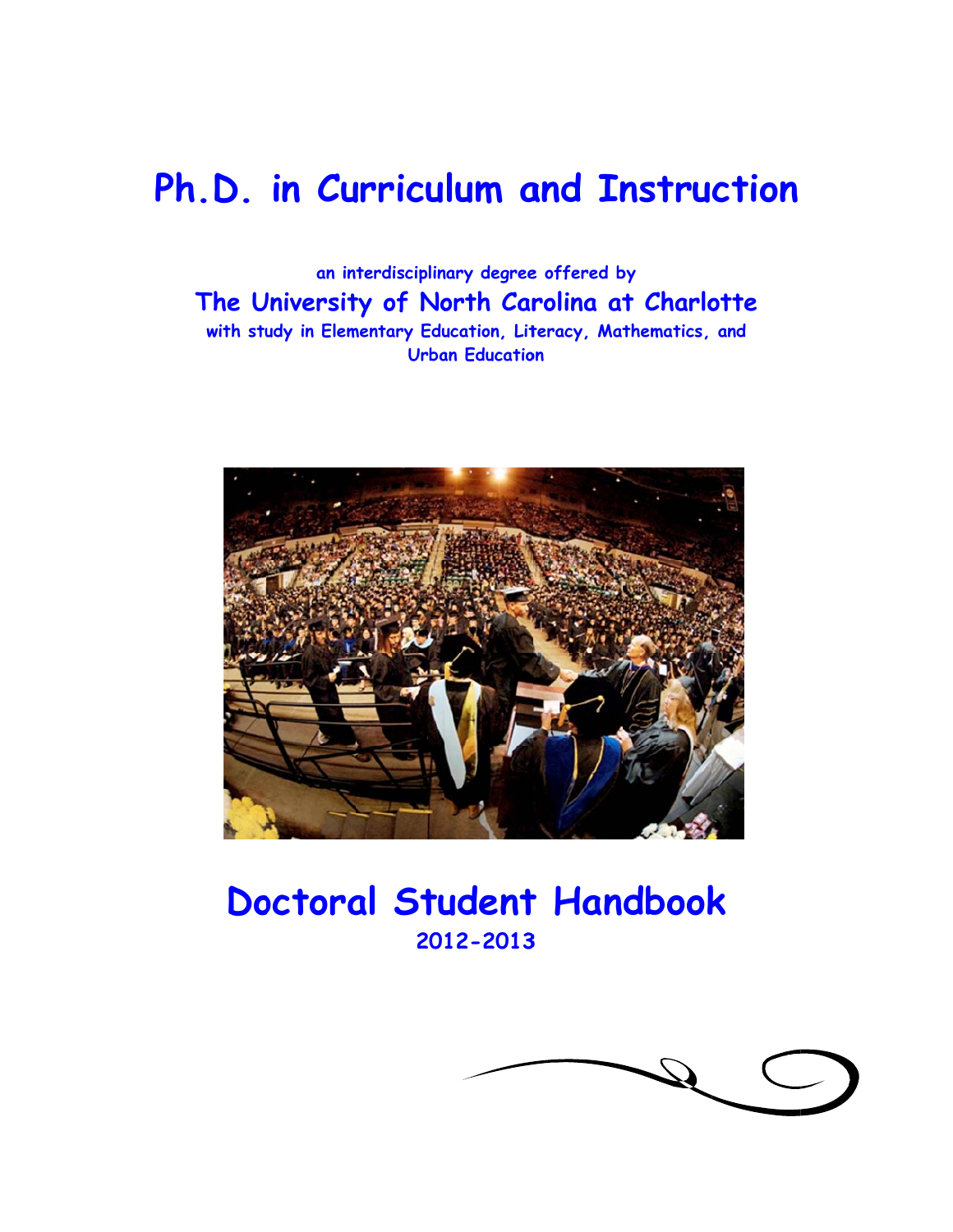### **Table of Contents**

#### The Program………………………………………………………………………..……………...……4

- Overview
- Course of Study
- Mission Statement
- Urban Education
- Disability Services
- Diversity Statement

|--|--|

- Admission to the Program
- Specific Documents Necessary for Admission
- Overview of Doctoral Program Admissions Process
- Interview Process
- Notification of Admission Decision
- Appeal of Admissions Denial

#### General Information……………………………………………………………………..…………12

- Degree Requirements
- Grades Required
- Transfer Credit Accepted
- Time Limitation
- Student Dispositions and Faculty Expectations
- Advising
- The Comprehensive Examination
- Admission to Candidacy
- Graduation

#### Dissertation Proposal and Dissertation……………………………………………….19

- Preparing to Begin the Study
- Selecting the Committee
- Dissertation Proposal
- Dissertation Defense

#### Graduate Faculty………………………………………………………………………..….…………26

• Curriculum and Instruction Faculty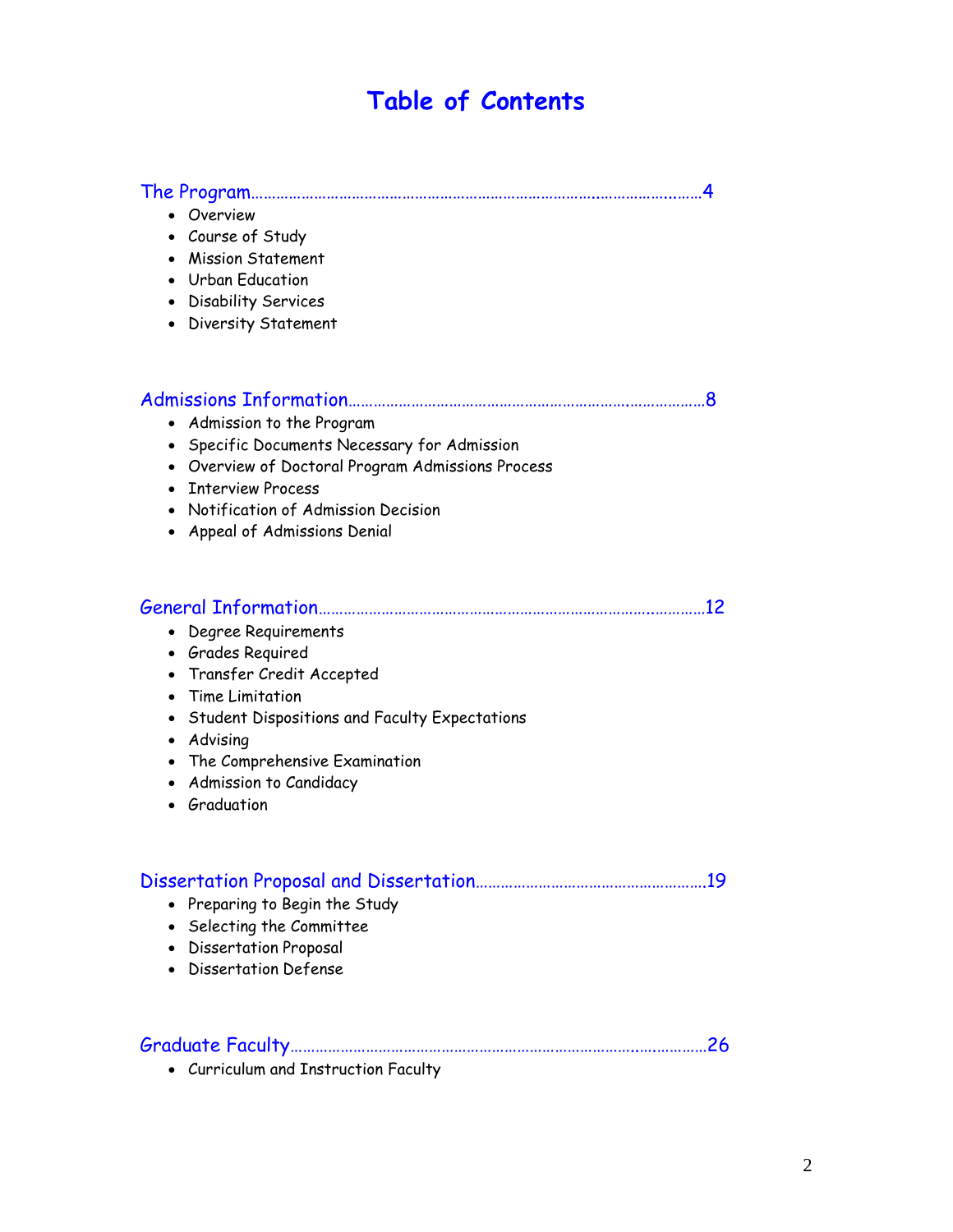## Academic Regulations and Policies………………………………….……………..…..…30

- Academic Integrity
- Appeal Procedures: University Policy for Student Grievance Procedure
- Appeal Procedures: College of Education Policy for Decisions
- Appeal Procedures: University Policy
- Lack of Progress Policy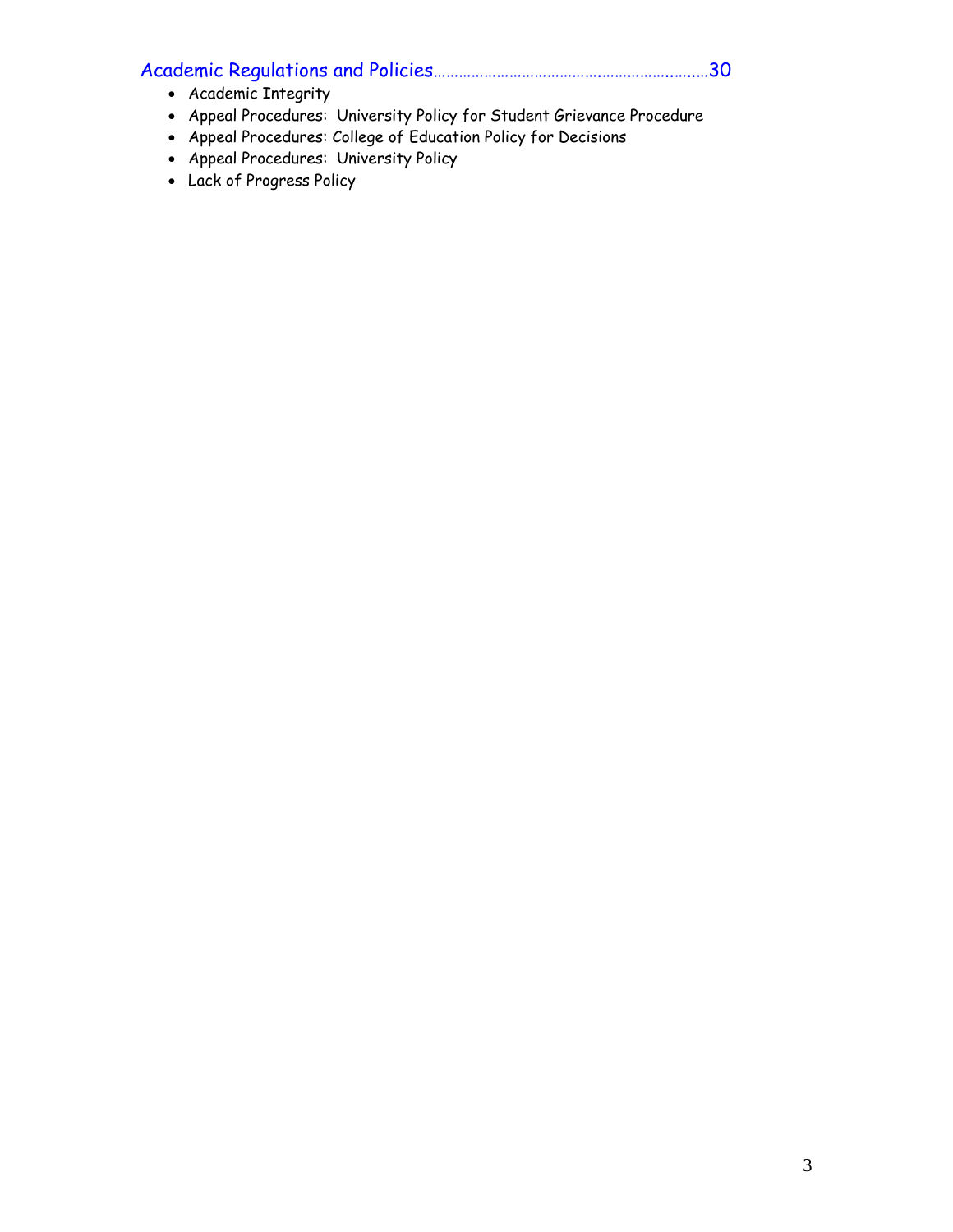# **The Program**

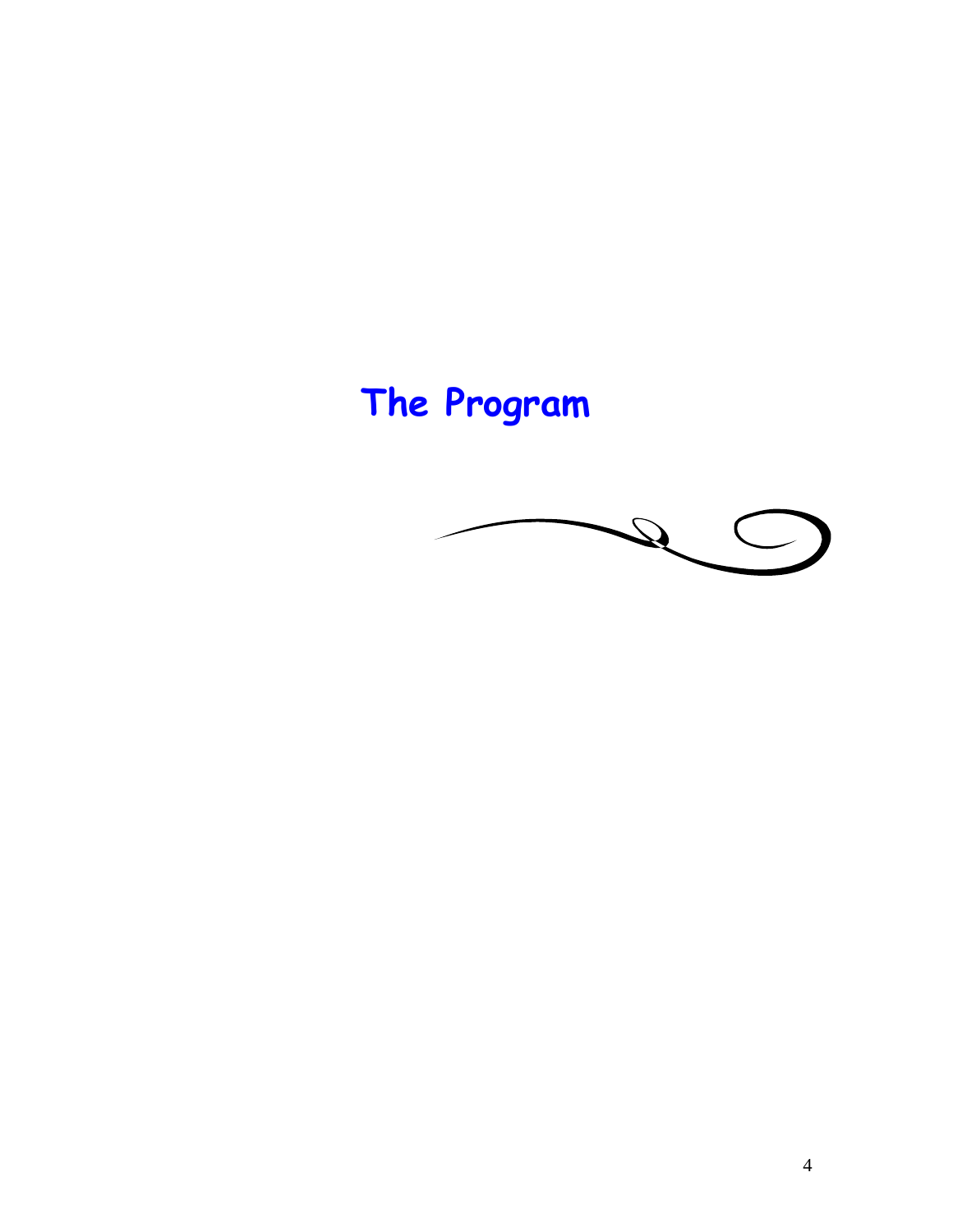### **Overview**

The Doctor of Philosophy in Curriculum and Instruction is an interdisciplinary degree program involving the Departments of English; Mathematics; Middle, Secondary, and K-12 Education; Reading and Elementary Education; and many others across the UNC Charlotte campus.

The program offers the following three areas of specialization, all of which emphasize the context of urban education issues:

- 1. Elementary Education with research and theory applied to problems of learning and teaching in elementary education.
- 2. Literacy Education (English, Reading, Teaching English as a Second Language) with research and theory applied to problems of literacy learning and instruction. Students focus on elementary, middle/secondary, or post-secondary.
- 3. Mathematics Education with research and theory applied to problems of learning and teaching mathematics. Students focus on elementary, middle/secondary, or post-secondary.
- 4. Urban Education with research and theory applied to critical social issues affecting schools and society from a historical, contemporary, and theoretical perspective in a global context. In order to address the complexities of urban schooling, this program is interdisciplinary and draws on education, public policy, sociology, anthropology, and ethnic studies.

## **Course of Study**

The Ph.D. in Curriculum and Instruction requires a minimum of 60 hours of coursework and dissertation preparation, with additional study possible as an individual's needs arise. A distinctive characteristic of the program is a common urban education core that is required of all students. This urban education core consists of 12 hours of coursework, including: Critical Issues and Perspectives in Urban Education; Power, Privilege, and Education; Social Theory and Education; and Globalization, Urbanization and Urban Schools. A fifth course is highly recommended for all students, and it is required for those in the urban education strand. (See course information in section Planning Sheets and Information Specific to Strands, page 40.)

In addition, the research component consists of at least 15 hours of research courses including: RSCH 8210: Applied Research Methods (a prerequisite for all other research courses) ,RSCH 8120: Advanced Statistics (with RSCH 8110 as a prerequisite); RSCH 8111: Qualitative Research Methods; and at least two courses chosen with the student's adviser and which are specific to the research methodology selected for the dissertation. (See individual strand planning sheets for suggestions or specific requirements.)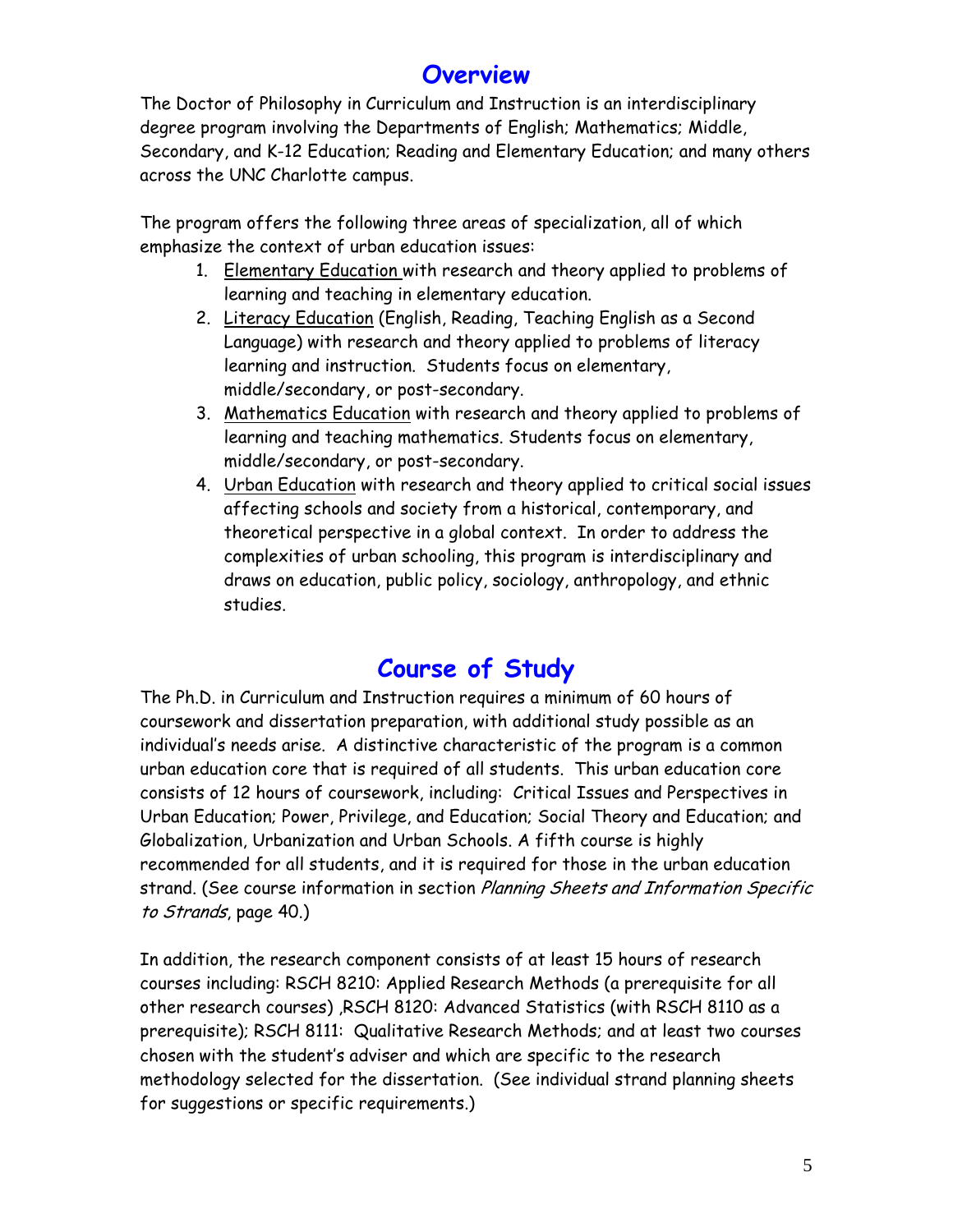The 21 to 24-hour specialization component consists of courses relevant to urban education, literacy education, or mathematics education, depending on the selected strand of study. Finally, the nine-hour dissertation component consists of a dissertation proposal seminar and a minimum of six hours of dissertation research.

In broad summary, doctoral students in this program are admitted in the fall of each year. Both part time and full time study are possible, with part-time students taking three to six hours per semester, including summer term, and full time students taking nine hours each semester. All requirements, including the dissertation, must be completed within eight years.

### **Mission Statement**

The mission of this PhD program is to prepare excellent professionals who are knowledgeable, effective, reflective, collaborative and responsive leaders, and who can contribute uniquely and significantly to the field of urban education within a selected strand of study. This mission nurtures student and faculty partnerships with schools, communities, and university colleagues, in response to the University of North Carolina at Charlotte's commitment to children, families, and schools.

### **Urban Education**

Urban Education as a focus provides students with the opportunity to more closely examine factors affecting schools and communities in our major cities. These factors include but are not limited to: race, class, gender, ethnicity, language, school finance, tracking, segregation, immigration and marginalization. In addition, urban education explores issues of cultural diversity, social stratification both local and global, and structural inequalities that impact the lives of many families living in our cities.

### **Disability Services**

The Office of Disability Services works with current graduate students and prospective students to ensure equal access to UNC Charlotte's campus and educational programs.

All services are dependent upon verification of eligibility. Once approved for services, students receive appropriate and reasonable accommodations which are based upon the nature of an individual's disability and documented needs. Detailed information can be found at the Disability Services website at http://www.ds.uncc.edu/index.htm.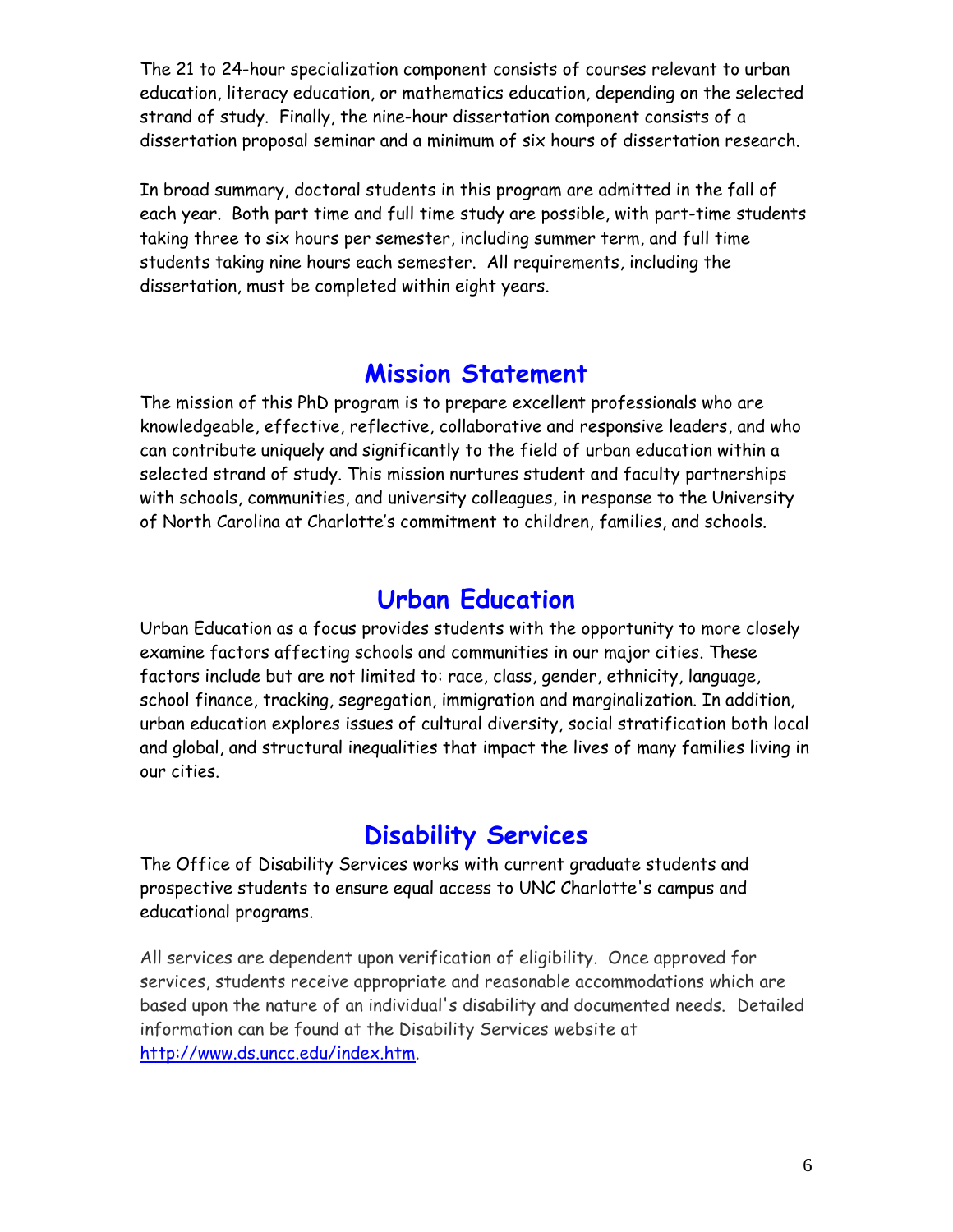### **Diversity Statement**

The College of Education at UNC Charlotte is committed to respect for all individuals, and it seeks to create a culture of inclusion that actively supports all who live, work, and serve in a diverse nation and world. Attaining justice and respect involves all members of our community in recognizing that multi-dimensional diversity contributes to the College's learning environments, thereby enriching the community and improving opportunities for human understanding. While the term "diversity" is often used to refer to differences, the College's intention is for inclusiveness, an inclusiveness of individuals who are diverse in ability/disability, age, economic status, ethnicity, gender, language, national origin, race, religion, and sexual orientation. Therefore, the College aspires to become a more diverse community in order to extend its enriching benefits to all participants. An essential feature of our community is an environment that supports exploration, learning, and work free from bias and harassment, thereby improving the growth and development of each member of the community.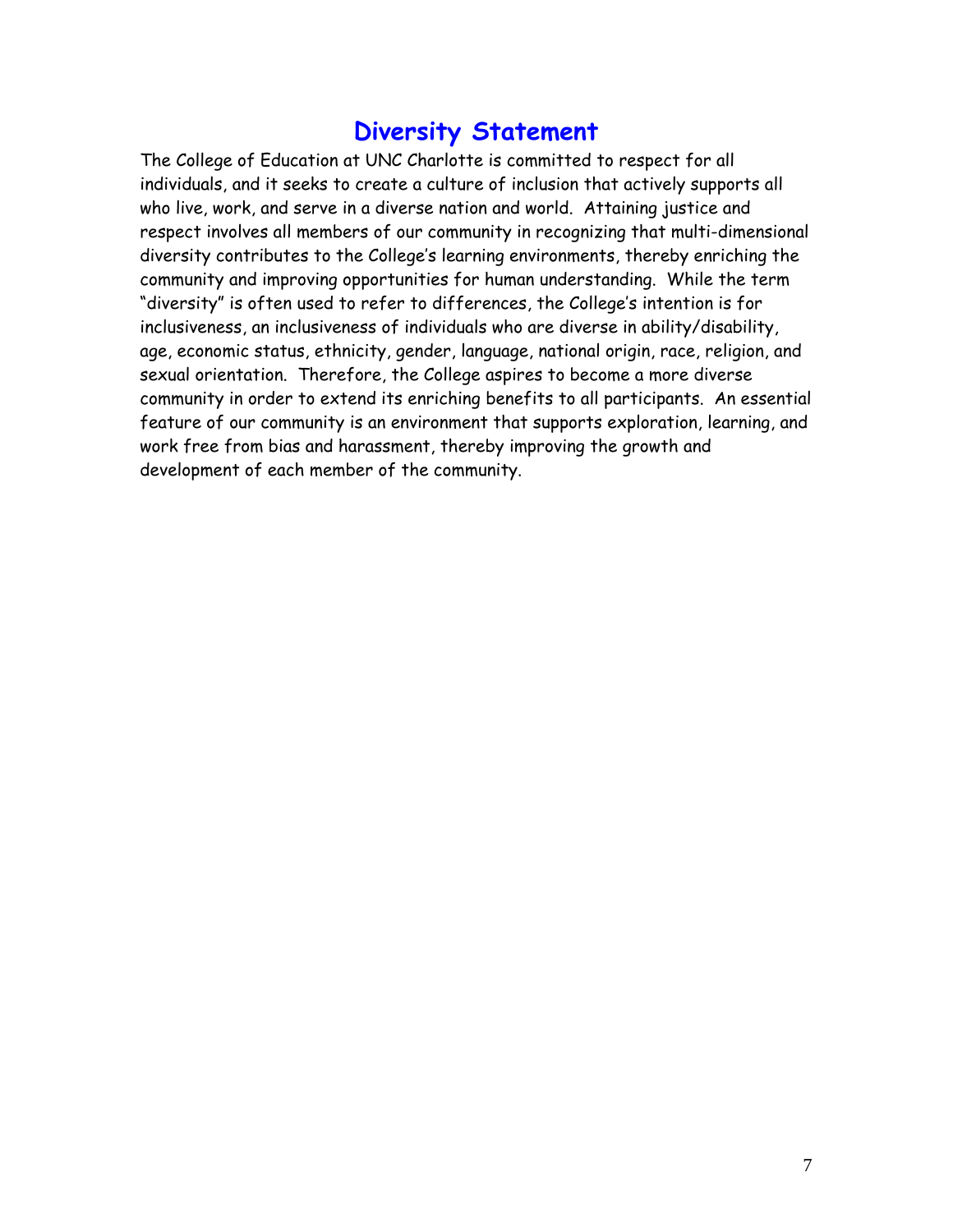## **Admissions Information**

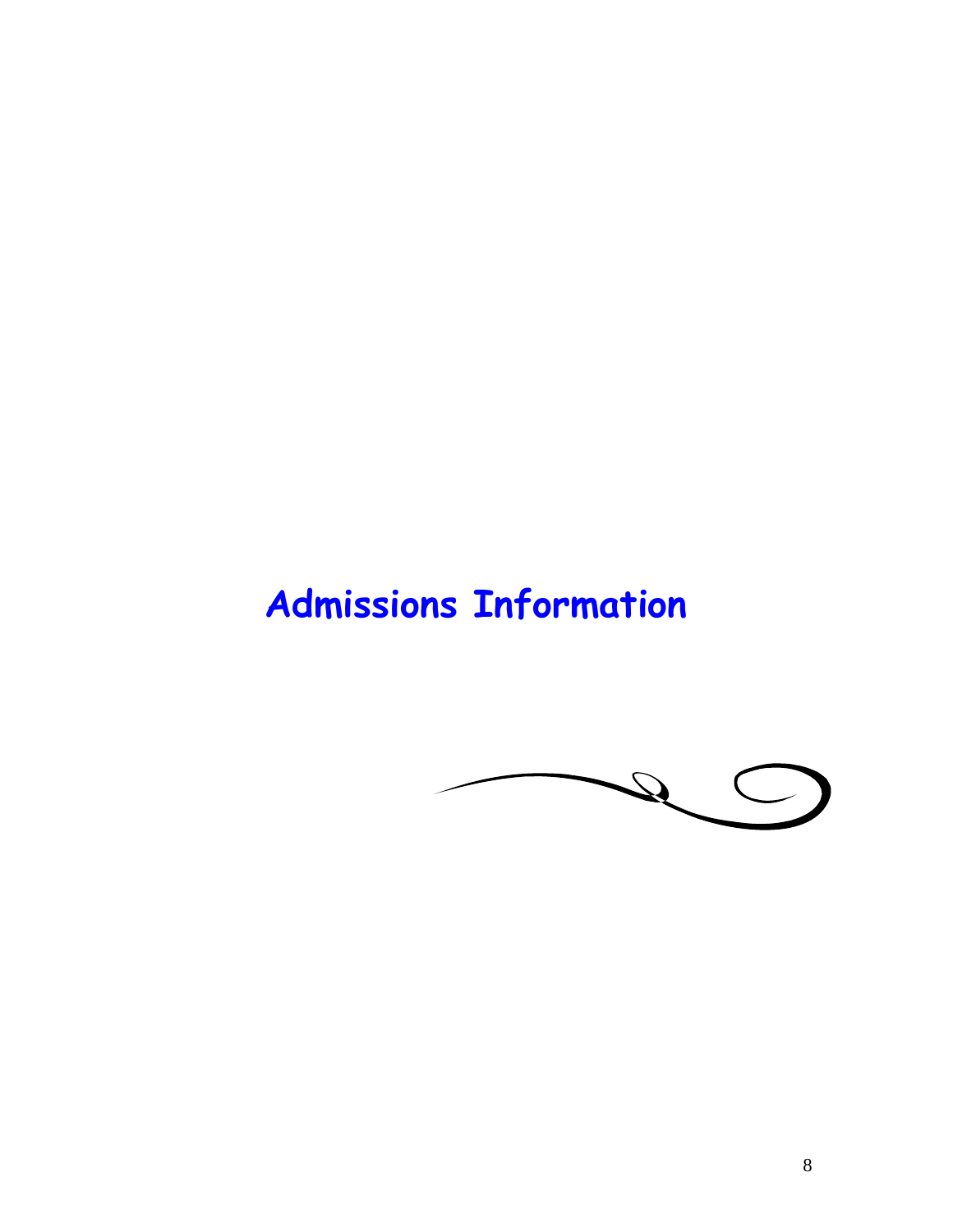### **Admission to the Program**

Applications for admission will be accepted once a year and must be submitted to the Graduate Admissions Office by November  $15<sup>th</sup>$  for enrollment the following fall semester. (Students should not take courses prior to full admission to the degree program unless the program and strand coordinators agree, and then only under exceptional circumstances.)

Admission to the program is highly competitive and seating is limited. Application materials will be carefully reviewed by Curriculum and Instruction faculty, and particularly those who teach within the requested strand of study. The following criteria will be fundamental to the admission decision. (Note: Starred\* items are required of applicants to any of UNC Charlotte's doctoral programs.)

- Master's degree appropriate to the program of study
- GPA of 3.5 (on a scale of 4.0) in a graduate degree program and an acceptable score on the Graduate Record Examination or Millers Analogies Test\* (within the last five years)
- High level of professionalism and potential for leadership (shown through letters of reference and faculty interview)
- Strong writing skills (demonstrated in purpose statement; professional writing sample such as published article, manuscript submitted for publication, research paper submitted in prior coursework with abstract of thesis; on site writing sample)\*
- Clear career objectives related to obtaining Ph.D. (evidenced in purpose statement, faculty interview, writing samples, references from persons who know applicant's current work or academic achievement in previous degree)
- International students must submit official test scores on the Test of English as a Foreign Language (TOEFL), with at least 550 on the written test or 220 on the computer-based test, or a score of at least 85% on the Michigan English Language Assessment (MELAB). All tests must have been taken within the past two years.\*

NOTE: Each strand may cite additional admission criteria. This is noted in the handbook section Planning Sheets and Information Specific to Strands.)

## **Specific Documents Necessary for Admission**

- Official transcripts of all academic work attempted (two copies)\*
- Official GRE or MAT scores\*
- At least three reference forms and letters \*
- Purpose statement\*
- Current resume or vita
- Professional writing sample
- TOEFL scores if the applicant is an international student
- Addendum to the graduate application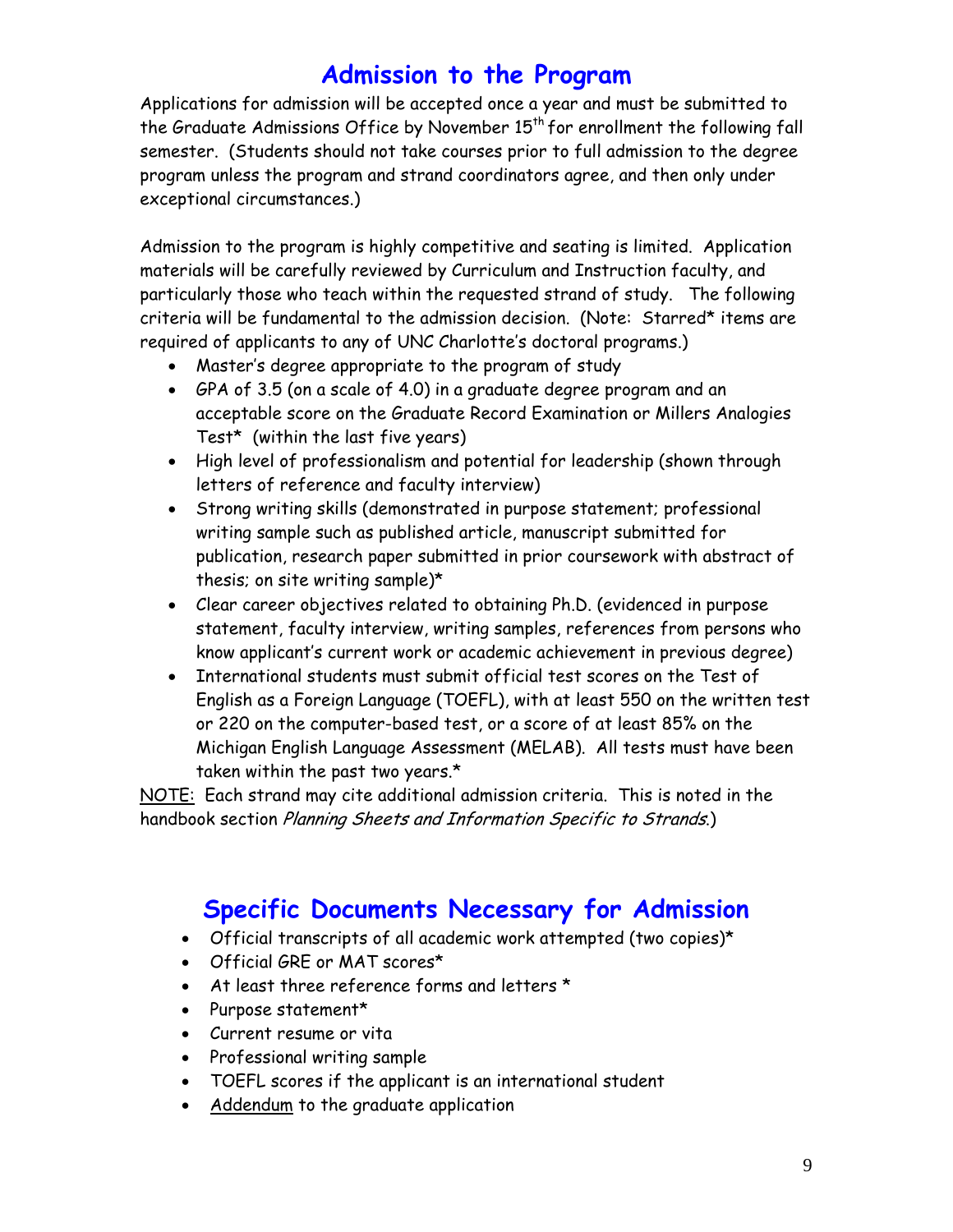### **Overview of Doctoral Program Admissions Process**

Admission to the program is by recommendation of the Curriculum & Instruction faculty in the requested strand and the final approval of the Graduate School. Each applicant is considered individually, and the applicant is responsible for ensuring that all application materials are on file by the November 15 deadline. Folders will be reviewed once all materials have been received, and a limited number of applicants will be invited to the campus for interviews. Following this campus meeting, the interviewing faculty will forward admissions decisions to the Graduate School for final review and processing.

### **Interview Process**

Applicants selected as potential students will be invited to campus for an interview. This face-to-face meeting will allow applicants the opportunity to become more familiar with the program and faculty in order to determine whether the program will help them achieve their individual goals. It will also give the faculty an opportunity to observe the interpersonal skills of each applicant and to evaluate his/her suitability for the UNC Charlotte doctoral program in Curriculum and Instruction, Urban Education. The doctoral coordinator will schedule these interviews, which will include members of the Curriculum & Instruction faculty within the candidate's chosen strand of study (designated here as the Selection Committee).

Applicants will be asked a series of questions by the Selection Committee, which will provide information for the admissions decision. The interview questions will focus primarily on information about the applicant's educational background, commitment to urban education, and potential to contribute positively as a student in the program. A rubric will be used to assess the interview.

Following the interview, applicants may be asked to read a short passage and prepare a written response to a prompt that will be reviewed and rated by the Selection Committee.

When the process has been completed, the Selection Committee will meet and consider all information from the admissions process before making final recommendations to the Graduate School regarding admission to the program. At any point during the application review process, applicants may be asked to supply additional information to guide the committee's decision.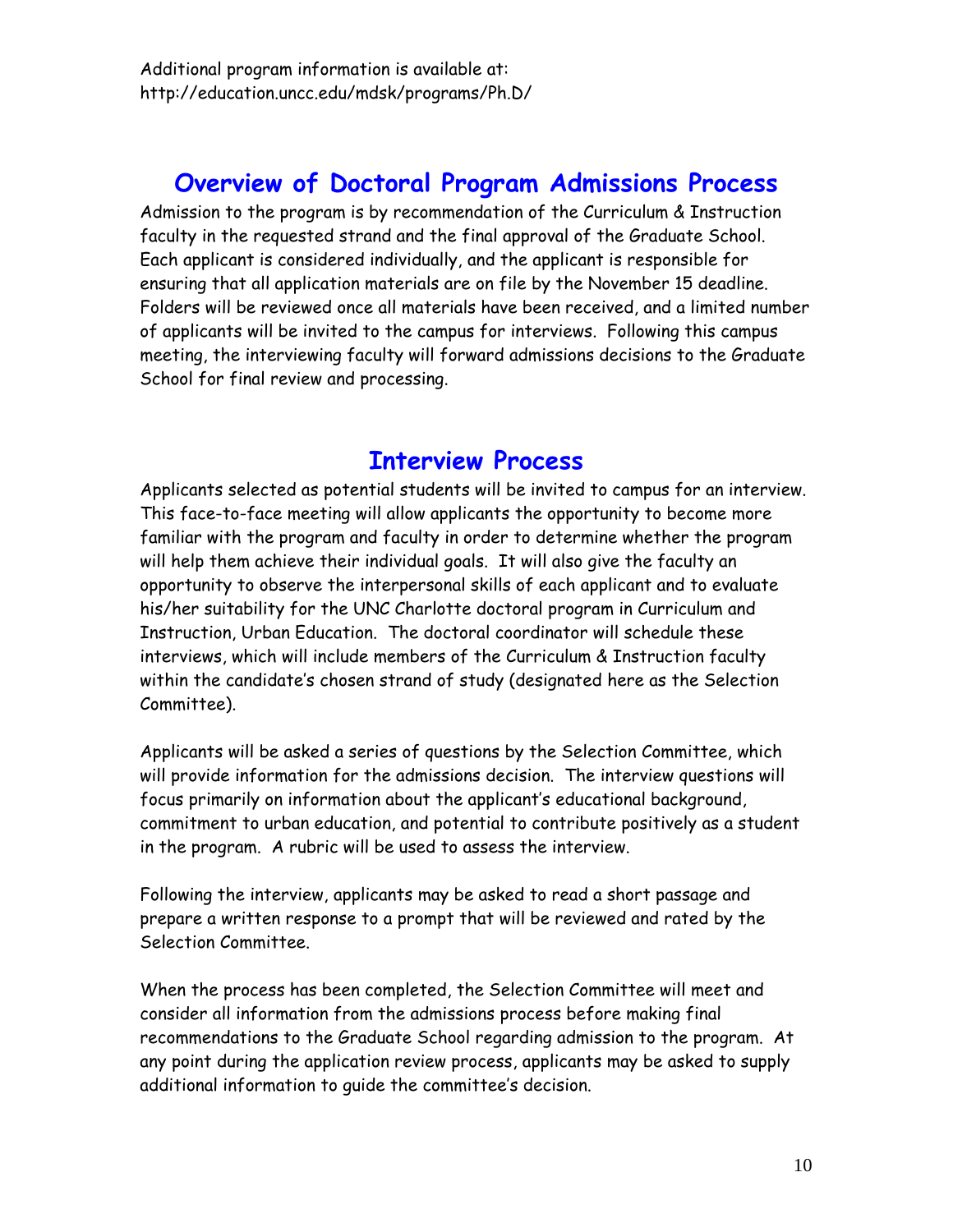NOTE: Students with documented disabilities should refer to that section of this handbook (The Program, page 5).

## **Notification of Admission Decision**

The Graduate School will notify applicants in writing of the Committee's decision. This notification usually occurs within four weeks of the candidate's interview.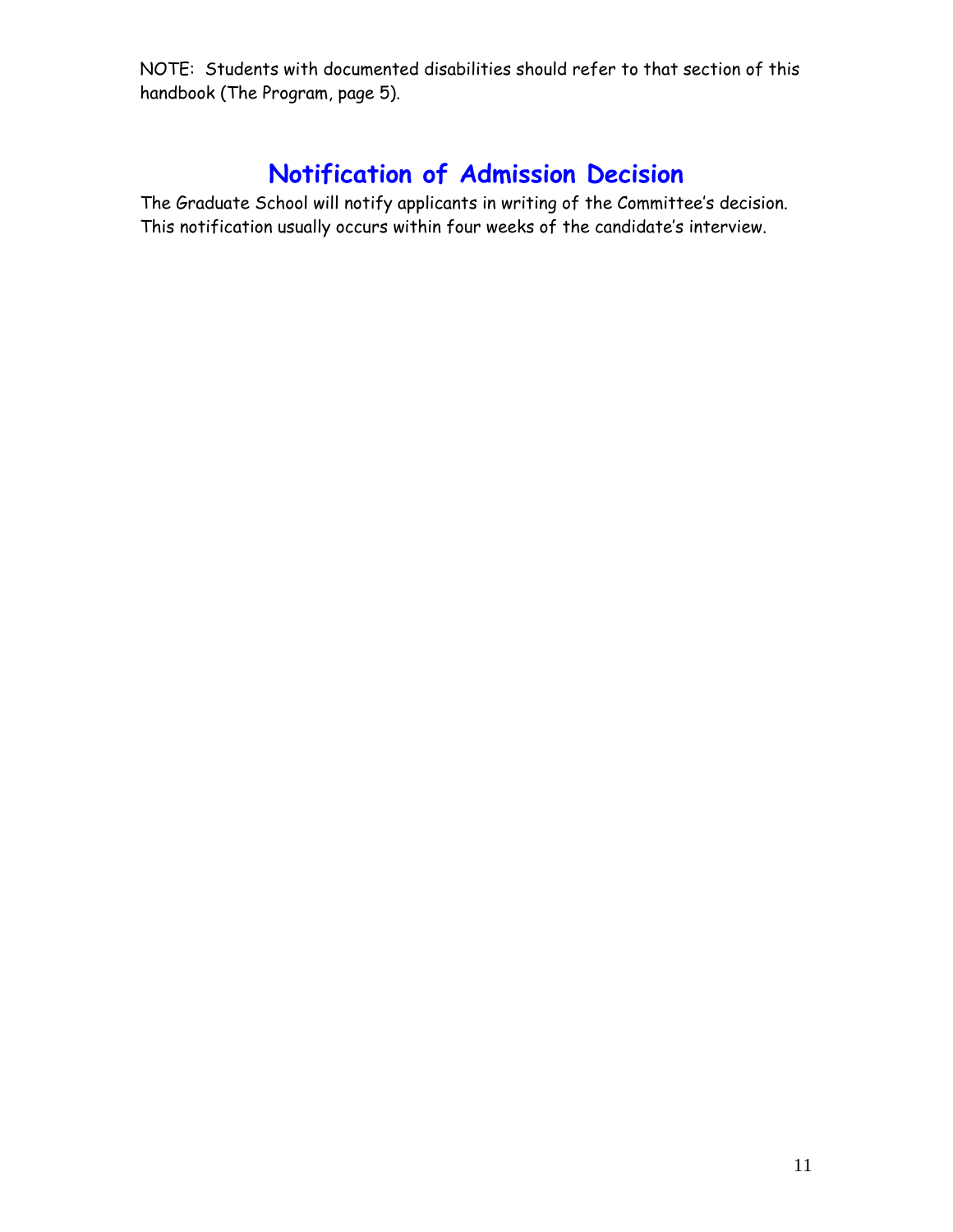# **General Information**

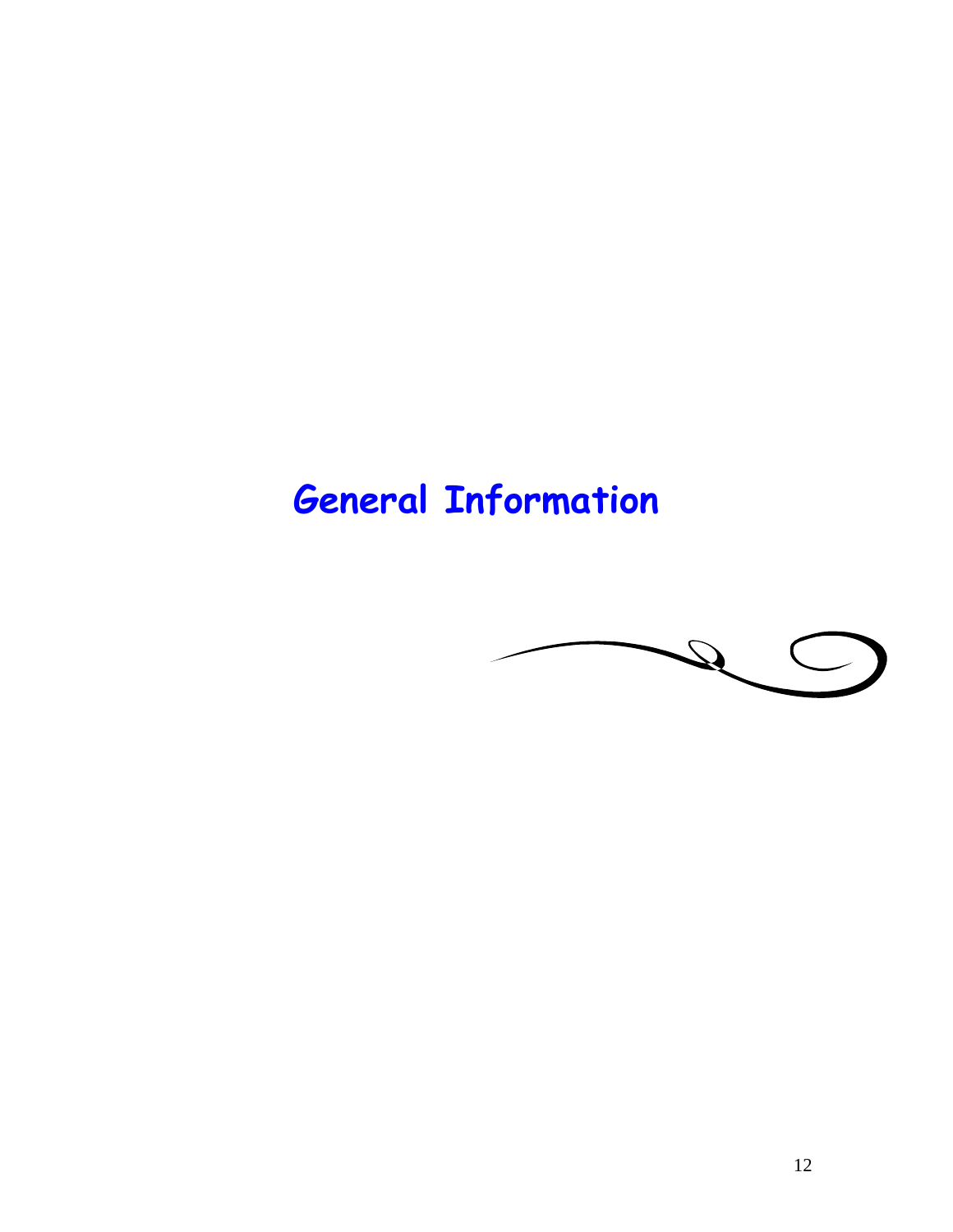### **Degree Requirements**

The degree of Doctor of Philosophy in Curriculum & Instruction is awarded for completion of scholarly inquiry, study, and research that advances the knowledge base in the chosen field of study within the larger context of urban education. All students will demonstrate their competence in the field by writing and successfully defending a PhD dissertation. In addition, recipients of the degree must demonstrate a mastery of relevant subject matter and a potential for success in future research and teaching. The program requires a minimum of 60 hours of approved coursework.

Study is available in one of the following areas, each of which is examined through the lens of an urban educator: Elementary Education; Literacy, including English, Reading, and English as a Second Language; Mathematics; or Urban Education.

### **Grades Required**

A student must maintain a cumulative average of 3.0 in all coursework taken. An accumulation of two C grades will result in termination of the student's enrollment in the program. If a student makes one grade of Unsatisfactory in any course, then enrollment in the program will be immediately terminated.

### **Transfer Credit Accepted**

The program will accept six transfer hours from an accredited institution, providing the appropriate Curriculum and Instruction faculty determine that the course or courses to be transferred are appropriate for the program of study and are graduate-level courses beyond the master's degree. (See the strand coordinator about this course-by-course review.) Courses accepted for transfer are subject to the same time limitation as courses taken in residence. Finally, the grades in these transfer courses must be an A or B. The remaining 54 hours, including all dissertation work, must be completed at UNC Charlotte.

### **Time Limitation**

Students will be admitted each fall with the understanding that most students will be part time and will usually take six hours per term. (NOTE: Students will take some courses together as a cohort, including those taken the first semester.) The program requires a minimum of 60 semester hours. Students will have a total of eight years to complete the program, including dissertation, beginning from the date of the first course, including transfer credits. With the approval of the student's strand coordinator and the doctoral program coordinator, six hours of transfer credit for post-Master's coursework earned at an accredited university within the previous five years will be accepted.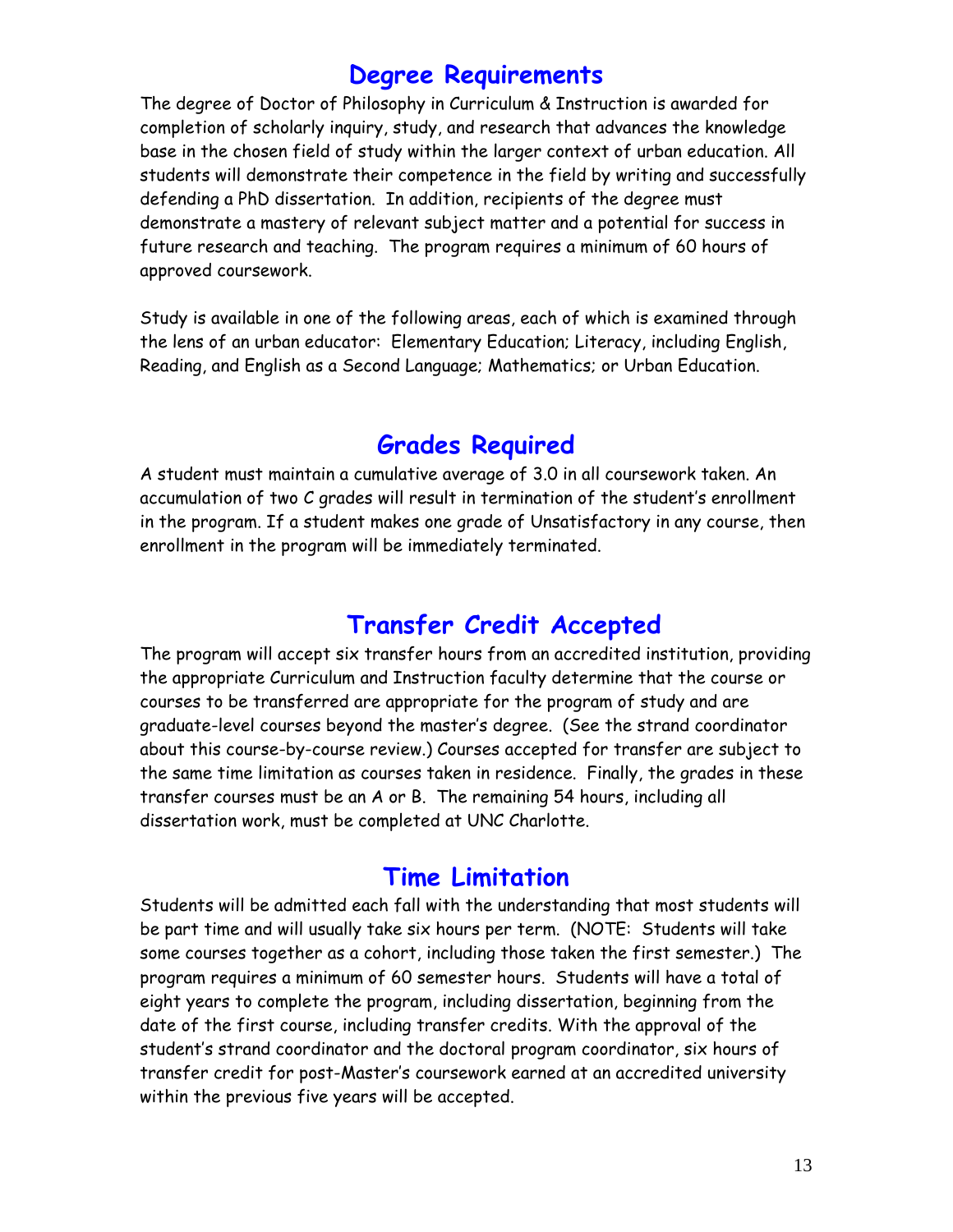After acceptance into the program, students will begin work in both the urban core and the area of specialization; for example, it is recommended that a student take one specialization course in each of the first two semesters. Guidance concerning course selections will be provided by the program and strand coordinators upon the student's acceptance to the program.

Note, as well, that summer courses will be available based on demand and funding. Though the university will target three or more summer courses each year, variations may not always be available. (For example, the same courses might be taught every summer, with minimal rotation.) Strand coordinators will talk with students during fall semester to determine summer course needs and will work to accommodate those needs whenever possible.

### **Student Dispositions and Faculty Expectations**

Doctoral students are expected to actively and enthusiastically engage in a variety of opportunities that will both contribute to their program and prepare them for their desired careers after graduation. For example, students should be able to:

- Read and reflect on complicated texts
- Prepare for class thoroughly in order to participate in intellectual discussions with deep analysis and synthesis
- Submit reflective and purposeful assignments with appropriate formatting by the established due date
- Develop an organized compilation of foundational readings throughout all courses using a systematic process of tracking and note taking
- Plan for and embrace the depth of knowledge and skills required to produce a research study that has the potential for making a significant contribution to the field
- Present at local, state, and/or national conferences
- Write for publication
- Show the potential for service to the field
- Exhibit professional ethics and outstanding conduct in all situations

### **Advising**

An adviser will be assigned by the coordinator of the strand (Elementary Education, English, Reading, Teaching English as a Second Language, Mathematics, or Urban Education) when the student is accepted into the program. Program requirements will be based on a comprehensive planning sheet that lists the courses required by the strand. (The strand planning sheets, and additional information by strand are all found in the Planning Sheets and Information Specific to Strands section of this handbook.)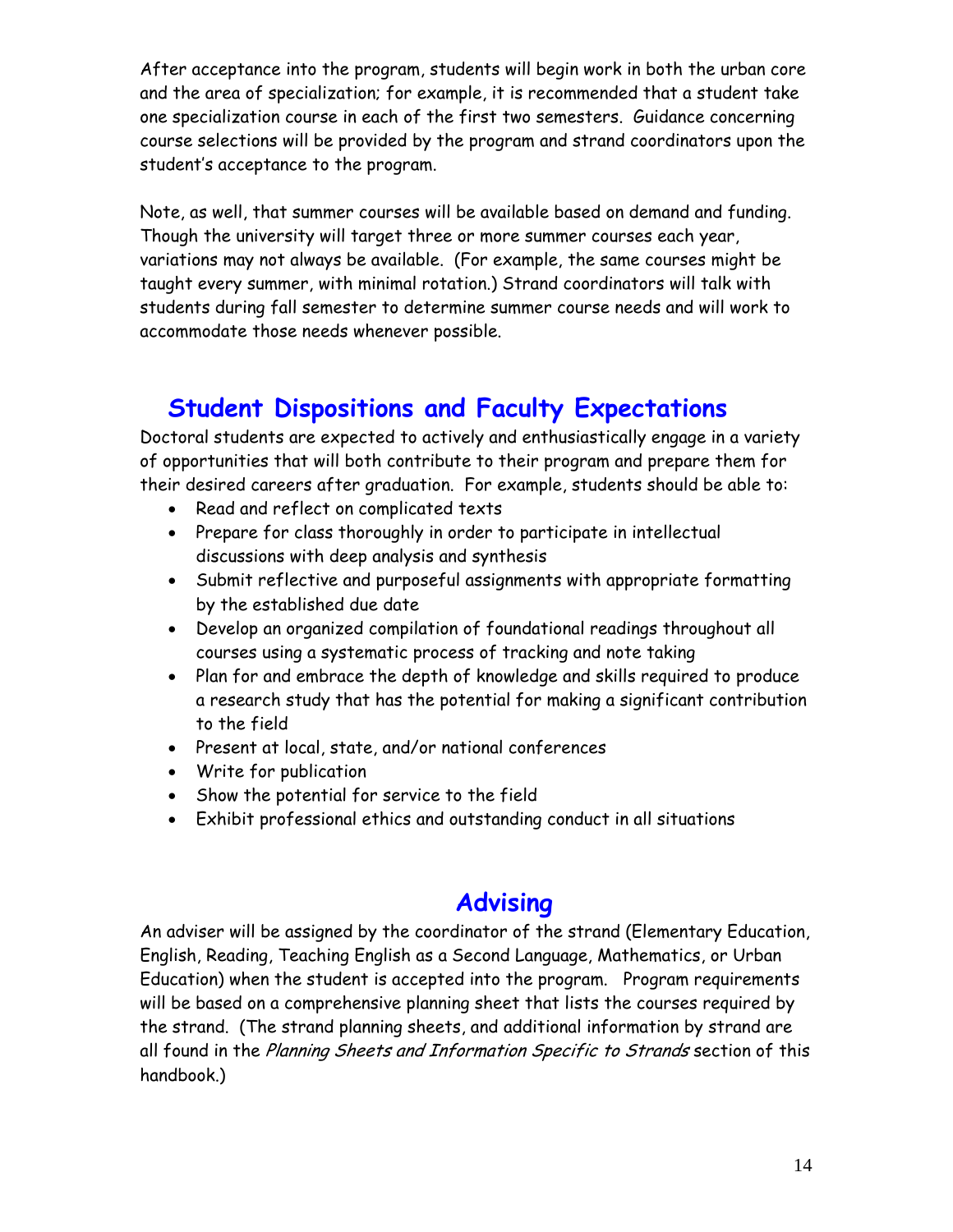As the student proceeds with coursework, advisers will support the student in an initial identification of faculty whose research interests and expertise are congruent with the student's probable area of dissertation inquiry. The student should reach an agreement with a faculty member to serve as dissertation chair during the semester in which the student takes the comprehensive examination. This chair must be a member of the Curriculum & Instruction Faculty and should be invited in consultation with the adviser, the strand coordinator, and the doctoral coordinator.

Please note that the assistance of the adviser does not relieve the student of responsibility for completing required work and for following program, department, and university procedures. **Forms**, required by the Graduate School at various stages of the program (described below), can be accessed from the **Graduate School homepage**, by clicking on "forms."

### **The Comprehensive Examination**

The comprehensive examination is taken after a student has completed all the core courses, a minimum of 12 hours of required research courses, and at least 18 hours of specialization courses. The comprehensive examination will be offered in the spring of each year near the end of the spring semester. The exact date for comps will be announced in the opening weeks of each spring semester. Students will be expected to arrange their schedules so that they can be present for comps on the day or days stipulated. Students must notify their adviser of their readiness by mid-term of the fall semester prior to taking the examination.

The examination will be divided into three parts: Core, Research, and Specialization.

The first part of the examination, the Urban Core, will cover substantive course content and additional readings, research, and research methodologies from the required courses.

The second part (Research and Specialization) will vary in design by strand. For example, one strand might require additional examination questions on campus in a monitored setting, while other strands may ask students to complete a project with a final presentation to a committee of evaluators.

Details for all three parts follow:

1. Core: The first part of the comprehensive examination will occur on campus in a closed setting and will apply to all students in all strands. Students will be presented their questions at this time, and they will be expected to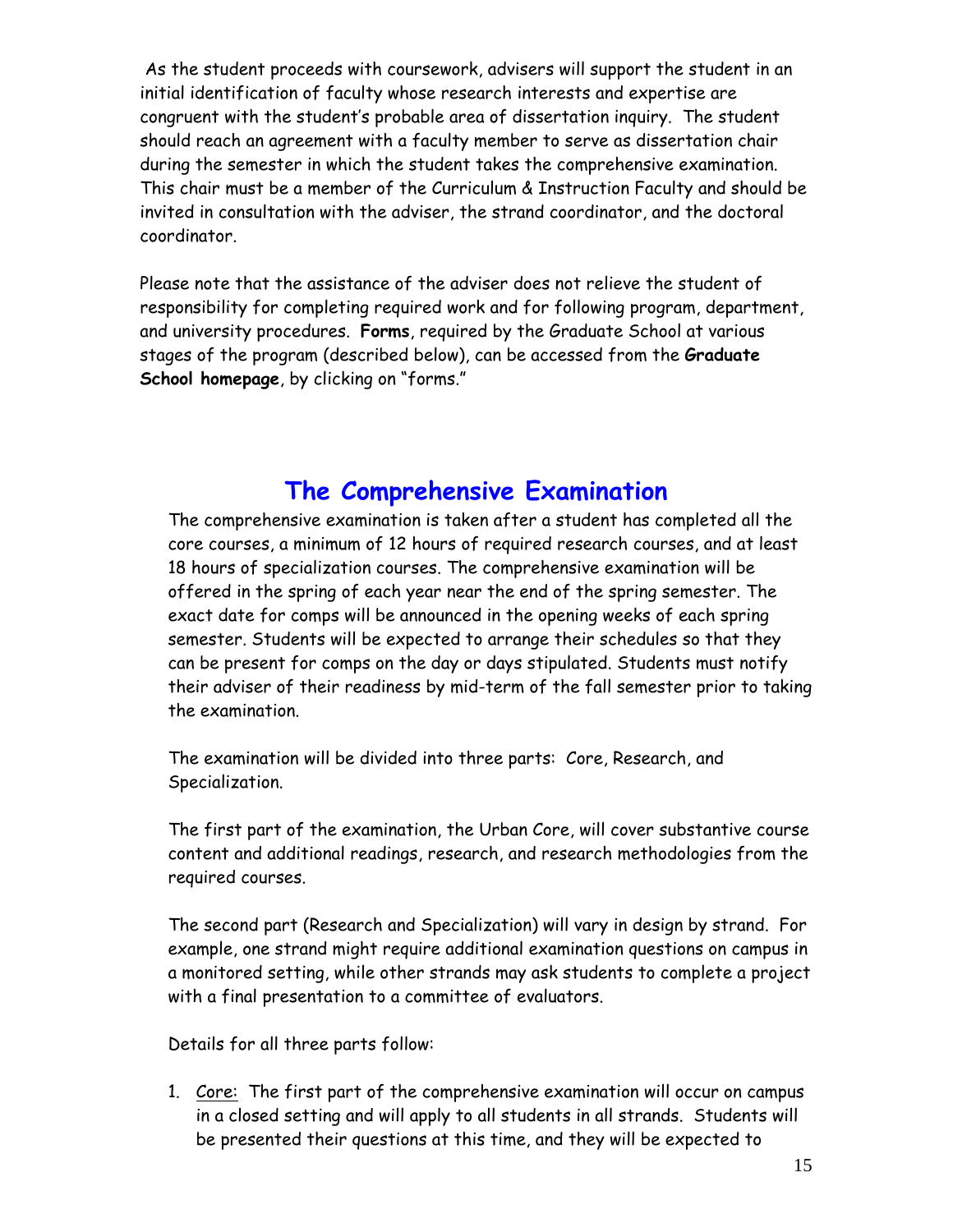answer them in written form without assistance from personal notes or texts. The examination will be scheduled for the college's computer lab, and students will be assigned a computer to use during the test. It will focus on questions from the program's urban core. The questions will be written and graded by the urban core faculty. Students will receive a grade of Pass, Revise and Resubmit, or Fail.

- 2. Research and Specialization: Because the second portion of the exam will be determined by the strand faculty, this portion of the examination will vary.
	- For the research and specialization section, students should consult with their adviser and strand coordinator for specific specialty requirements for their strand of study.
	- This assignment may be an additional examination, or it may require the submission of an assignment like a project, a major research paper, an article, the design of a course, or a pilot study that synthesizes the content of the courses that make up the student's specialty.
	- This will be graded by the faculty members who are a part of the student's strand.
	- For this specialization examination, students will receive a grade of Pass, Revise and Resubmit, or Fail.
	- After Passing, or after successfully revising and resubmitting, students will complete an oral presentation of their work, which will be reviewed by faculty members who are a part of the student's strand. Students are expected to incorporate technology into their presentations.

Evaluation for all portions of the examination:

- A grade denoting Pass indicates that a student has sufficiently answered the questions for that section of the examination, receiving a majority of the votes from the evaluators.
- A grade denoting Revise and Resubmit indicates that a student has answered most of the questions correctly from a particular section of the examination, but the evaluations were not sufficient for a grade of Pass. Therefore, the evaluators recommend that the student Revise and Resubmit his or her responses based on the evaluators' comments.
- Students who receive a Revise and Resubmit on any part of the examination will be responsible for rewriting their responses and addressing the concerns from the initial reviews. The section(s) are to be rewritten and submitted to the evaluators within the time designated by the examiners.
- A grade denoting Fail indicates that a student has not answered the questions sufficiently on the examination. If a Fail is issued on any section(s) of the examination, students will only be required to retake the section(s) that were failed. Students will be allowed to retake the failed portion only one time during the fall semester immediately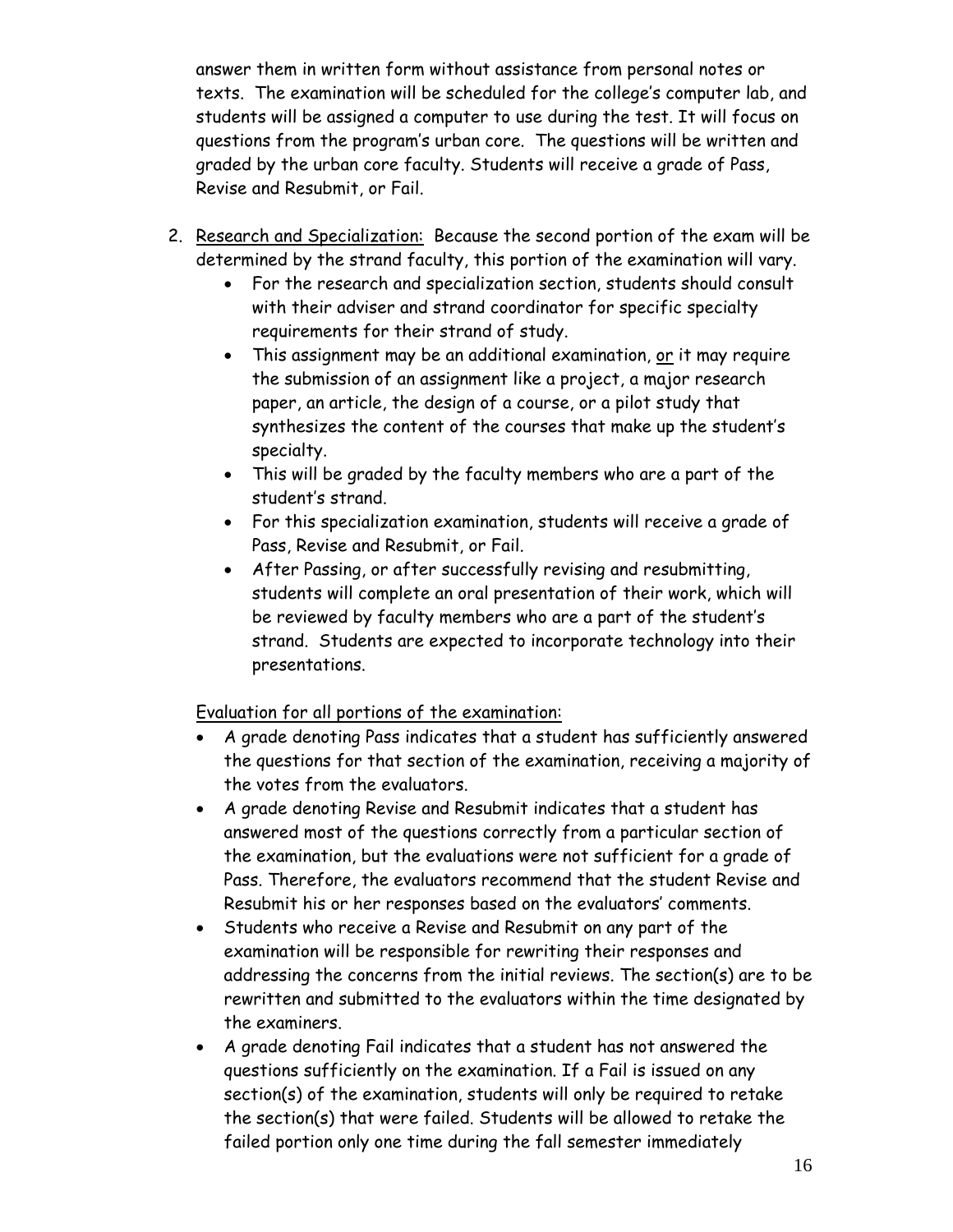following the spring examination (which will allow the student time to study or perhaps take a summer or fall course as needed). If this second attempt fails, then the student will be terminated from the program. Finally, while the full test will be offered only in the spring of each academic year, a fall sitting of the comprehensive examination will be provided as needed for students who are retaking a section(s) failed during the previous spring. During the interim period between the spring test and the fall retest, the student may continue taking courses. No one will be allowed to defend a dissertation proposal or do official dissertation work until all sections of the comprehensive examination are passed.

Advisers and students must complete the **Comprehensive Examination Report Form for Doctoral Candidates**.

#### **Continuous Registration Requirement**

When students have completed their coursework, they must remain continuously registered during both the fall and spring semesters while they are working on their dissertation. Students should register for the three-credit hour EDCI 8999 (Dissertation Research) each semester in order to fulfill the continuous registration requirement. In the semester that they are waiting to graduate, students may register for the one-credit hour GRAD 9999 (formerly EDCI 9999). Student may register only once for GRAD 9999.

### **Admission to Candidacy**

Students are considered candidates for the doctoral degree upon:

- 1. Successful completion of the Comprehensive Examination
- 2. Approval of the Dissertation Proposal
- 3. Submission of the Application for Candidacy form
- 4. A minimum of 48 hours of coursework successfully completed

The **Petition for Topic Approval Form**, **Doctoral Dissertation Committee Application Form**, and the **Application for Candidacy Form** should be submitted together. Candidacy must be achieved at least six months before the degree is conferred. Forms can be found on the web page for the Graduate School. (NOTE: Use the forms on the Graduate School's current website, as they may be updated there before they are in paper copies that you might find in departments or from colleagues.)

### **Graduation**

A student is entitled to graduate upon fulfillment of all requirements in effect at the time of admission into the doctoral program. Students must file an **Application for Degree Form**. Students are responsible for knowing the relevant published deadlines and for meeting them independently.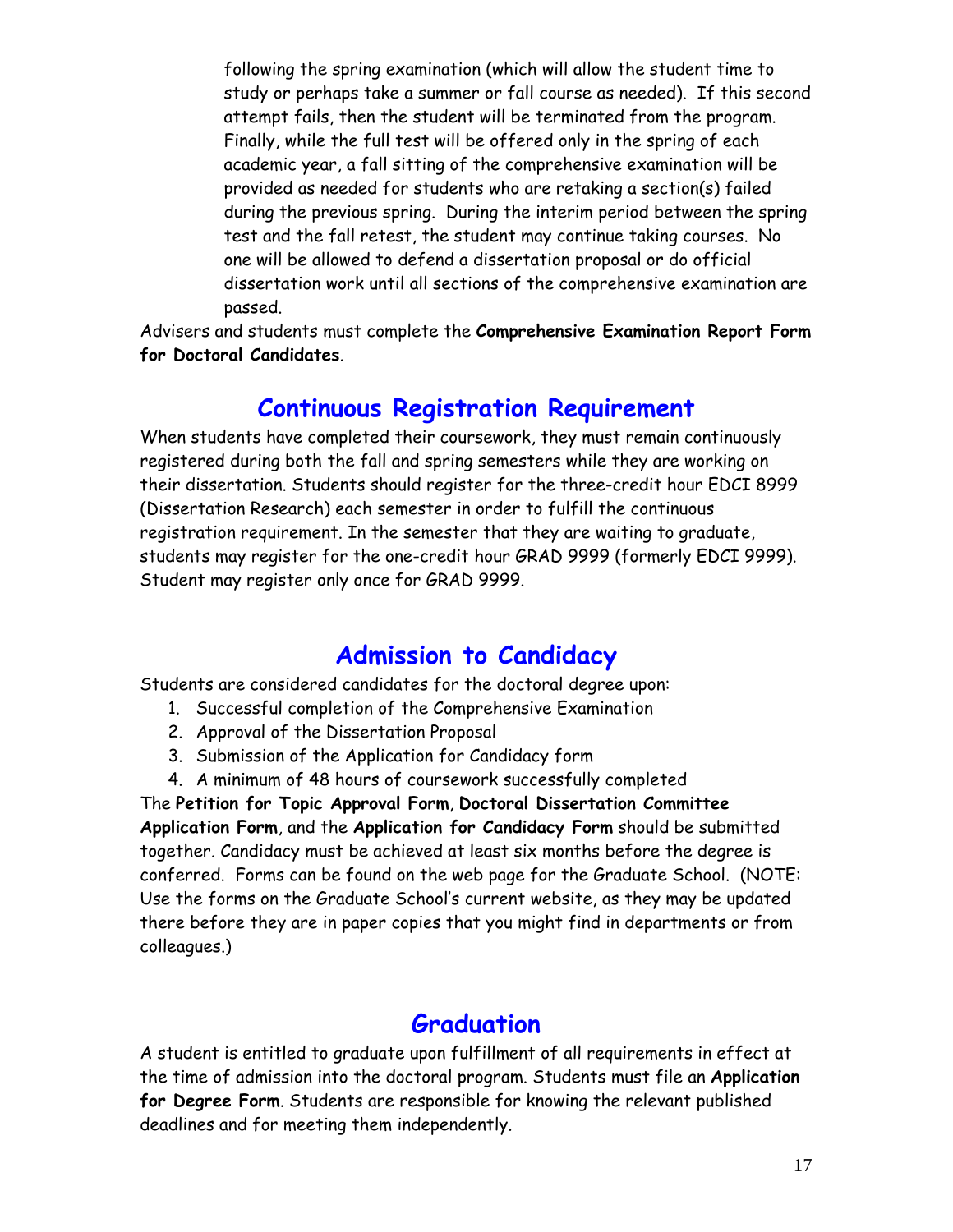The degree is conferred at the commencement following the fulfillment of all requirements, which may be December or May (with summer graduates included in the December ceremony). Candidates are expected to be present at the ceremony and will be accompanied to the stage by their dissertation chairs. Candidates are responsible for obtaining the details and requirements of the commencement from the Graduate School.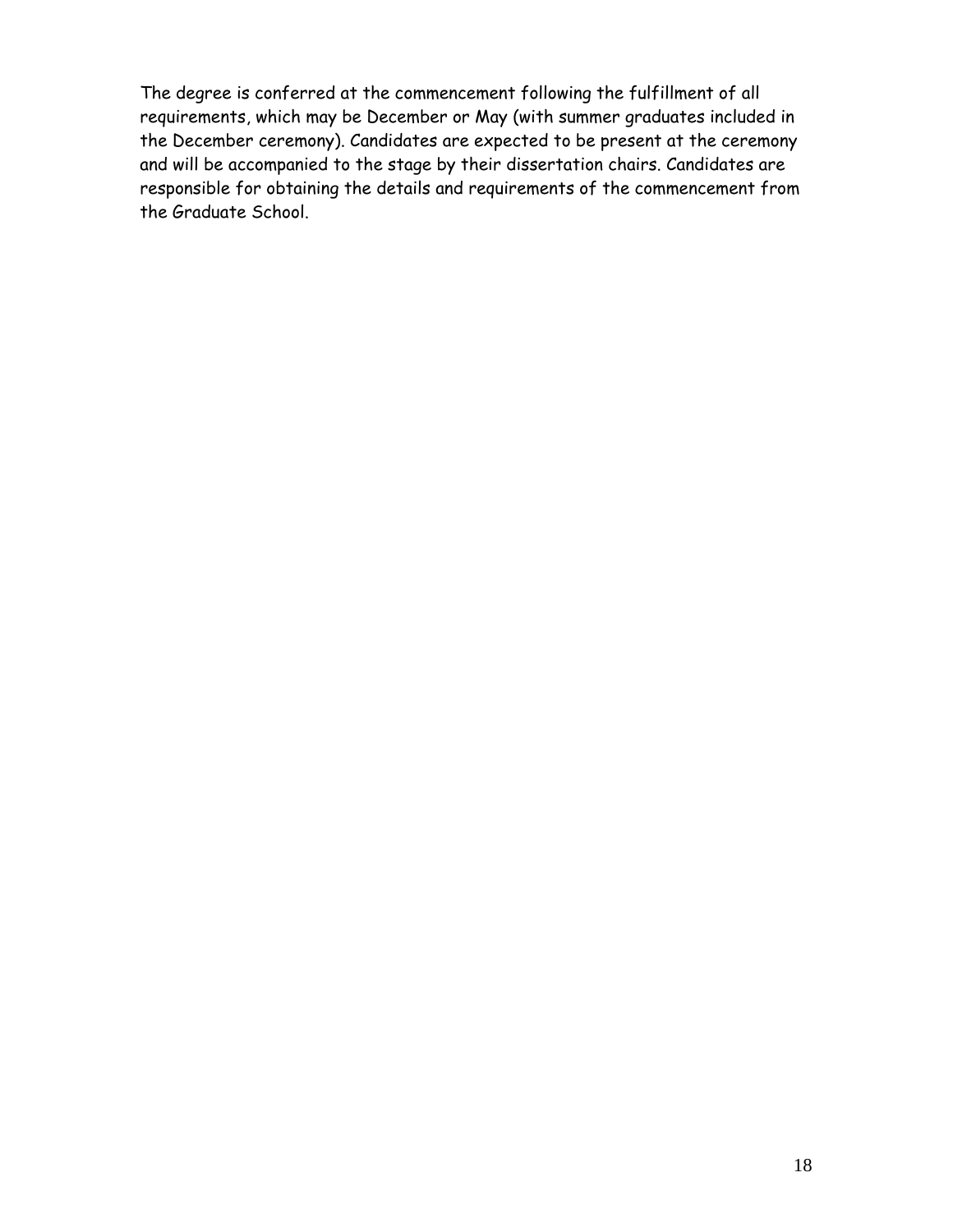# **Dissertation Proposal and Dissertation**

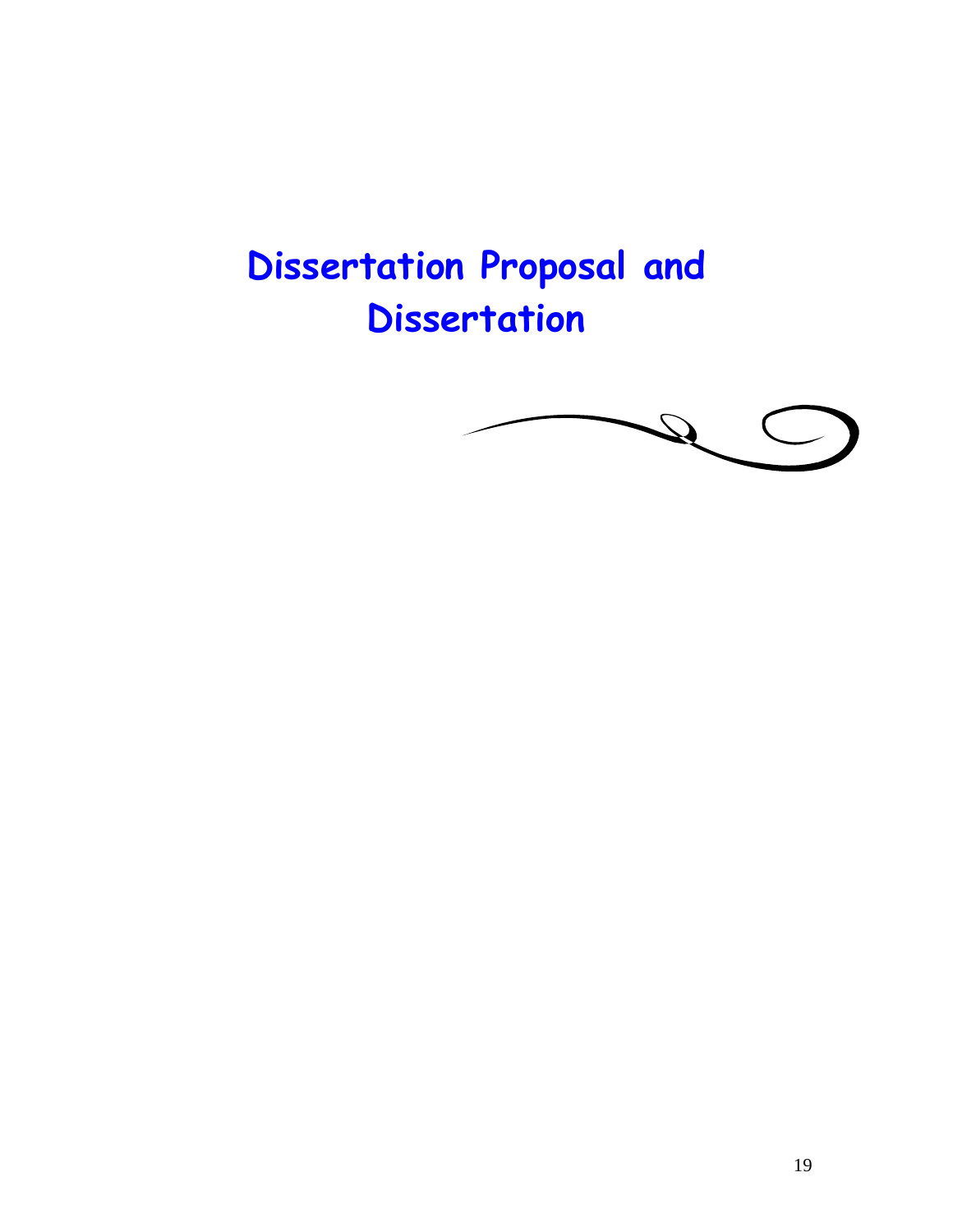### **Preparing to Begin the Study**

Although the dissertation study is *culminating* evidence of a candidate's knowledge base and skill set, students should actually begin preparations much earlier in the program. For example:

- In all courses, students should read research studies through the lens of a researcher. What makes a study credible? Valuable? Impacting on the field? Intriguing?
- Students should seek out faculty and meet them as researchers. Initiate conversations about research interests and on-going projects. Join these projects whenever possible. (NOTE: Read through the list of Curriculum and Instruction Faculty found elsewhere in this handbook. That's a great place to start!)
- Students should also note that the degree's requirements aren't simply a list of courses; rather, this is a comprehensive program of study. Each course will add to the last and thus contribute to the development of a strong foundation of knowledge and skills. Opportunities for research will be woven throughout these courses, so students should begin to consider and prepare for the dissertation study fairly early.
- Students must read this document carefully and then merge the information here with deadlines and specifics required by the Graduate School. These deadlines and plans must then be added to the student's overall Program of Study. This Program of Study should then become the student's roadmap through the degree, and should guide advising sessions, course selection, research opportunities, publications and presentations, and the like. (See the section Planning Sheets and Information Specific to Strands for a Program of Study template that can be completed both electronically for email attachments and in paper copy.)

### **Selecting the Committee**

The student must seek input from the adviser and the strand coordinator prior to forming a dissertation committee. Further, this committee should be invited and finalized during the semester in which the student completes the comprehensive examination. The adviser will assist the student in this task. (Note: If it would benefit the student, then the chair may be selected prior to this time. The student should present these benefits to the program and strand coordinator, but not before the student has completed a minimum of 39 hours.)

The committee must consist of at least three faculty members and an additional member who is appointed by the Graduate School. The chair and at least one other member of the committee must be members of the Curriculum and Instruction faculty in the student's area of study. The third committee member will usually be a methodologist who is also a Curriculum and Instruction faculty member, though this person may be from another strand of study within the program. In addition, the Graduate School will appoint a Graduate Faculty Representative whose purview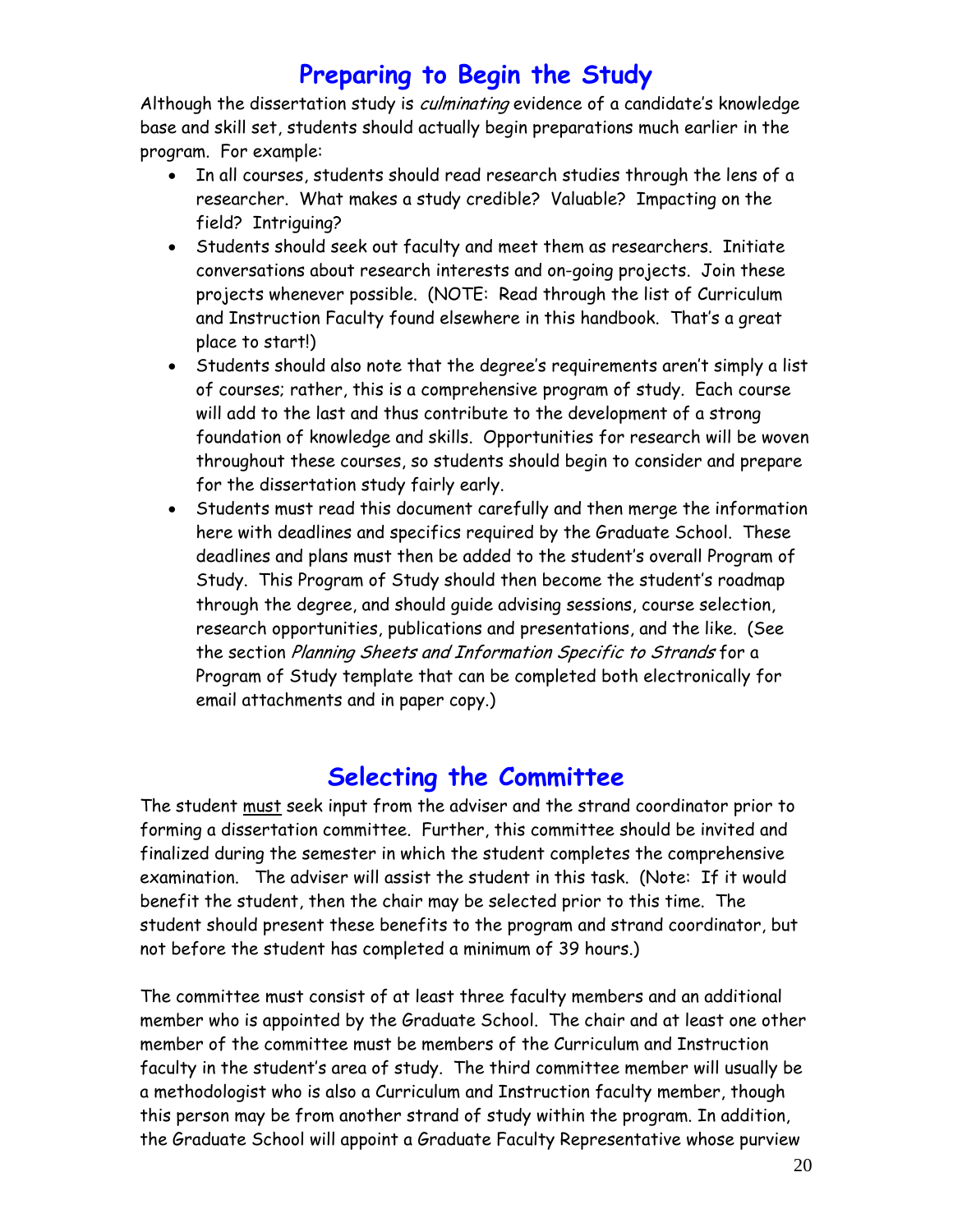is to ensure that the student is treated fairly and that standards for dissertation requirements are upheld. File the **Committee Selection Form** with the Graduate School.

Finally, once it is formed, the dissertation committee should not be changed except in very rare cases such as the following:

- The faculty member finds that his or her interests or opportunities have changed and that it is in the best interest of the student for the faculty member to relinquish his or her position on the committee
- The student finds that his or her interests have changed and the faculty member no longer holds an expertise in the new direction
- The student and faculty member find they have a conflict, professional or personal, that keeps them from being able to work together successfully.

In such situations, the student should immediately consult with the strand adviser and doctoral coordinator.

## **Dissertation Proposal**

### General Information:

The dissertation is the final example of the candidate's readiness for the degree. In close consultation with the student's dissertation committee, the student will finalize a topic for study and will then develop an original research study that contributes to the body of knowledge in the field. This proposal must be fully approved by the dissertation committee**.** (Note that each specialization area may require different components; for example, students in mathematics are expected to include the results of a pilot study that informs and provides a rationale for the dissertation research. Each committee chair and strand adviser will guide the student through these requirements.)

The proposal should include a draft of the first three chapters of the dissertation, as determined by the committee chair. This will likely include the Introduction, Literature Review, and Methodology. Both the proposal and the final dissertation should be in compliance with the guidelines in the Graduate School's Dissertation Manual as well as the current APA publication manual.

Students must familiarize themselves with the policies, guidelines, and deadlines of the University's Institutional Review Board (IRB) for Research with Human Subjects in order to be in compliance. Approval to conduct research from the IRB must be obtained immediately after the proposal's defense and prior to data collection of any kind, which will ensure that all committee recommendations are accounted for in the final approval documents. See this website for information: http://www.research.uncc.edu/Comp/human.cfm.

Following the approval of the dissertation topic, students are required to maintain continuous enrollment in both the fall and spring semesters for dissertation study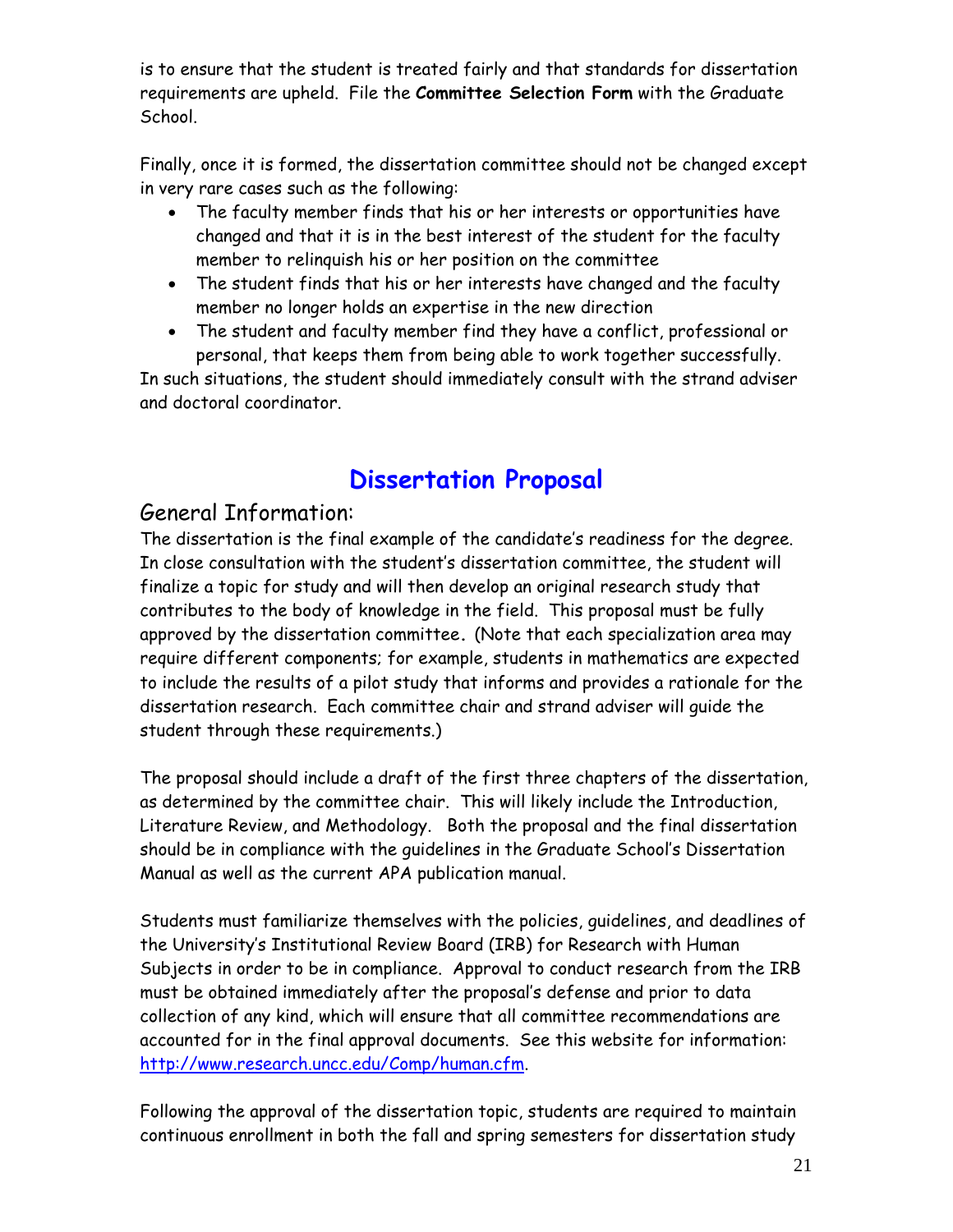until the work is completed. Continuous enrollment begins the semester after the dissertation topic is approved. Dissertation hours appear in the catalog for course credit, which will ensure the required continuous enrollment. Students should take a minimum of six dissertation hours, but may repeat them as often as needed beyond the requisite six hours.

### Preparation of the Proposal:

- 1. Although students should begin preparations for their dissertation study early in their program (See NOTE that follows), they are not ready to begin their dissertation proposals until they have selected their dissertation committee. During their final academic semester (with permission from both the strand adviser and the dissertation chair), a student should enroll in EDCI 8699 with the goal of establishing a framework for their dissertation proposal (depending on the amount of preparation that has preceded this course and depending on the direction provided to the course instructor by the dissertation chair). NOTE: Throughout their Program of Study, students should explore possible topics for the dissertation based on specific research questions, eventually selecting and narrowing their study's topic. Once this has been determined, students should integrate course assignments and readings into a review of the relevant literature in the field.
- 2. Throughout the development of the dissertation proposal, the student should schedule systematic, structured meetings with the chair and selected members to report progress and to ask for guidance. NOTES: Though strong committee structure is emphasized during this study's progress, it is important that the research idea come from the student, as the purpose of this project is for the student to lead a research endeavor. In addition, it is the student's responsibility to undertake a study of sufficient quality to make an important contribution to urban education in the selected strand.
- 3. In consultation with all dissertation committee members, the student (or chair) will reserve a time for the proposal defense. Once the time has been determined, the chair of the committee will reserve a space and will arrange for the necessary equipment, if applicable. The student will provide the necessary copies of all materials, either in print form or electronically, as determined by the committee chair.
- 4. In consultation with the dissertation chair, the student may need to schedule individual meetings with each committee member prior to the defense. This will allow each member time to discuss any concerns and to give suggestions and prompts for the defense meeting.
- 5. At least three weeks prior to the dissertation proposal defense date, the student should distribute paper or electronic copies of the proposal to the committee members, including the graduate faculty representative, the doctoral coordinator, and the chair of the department in which the strand is located. Questions or concerns should be relayed by the committee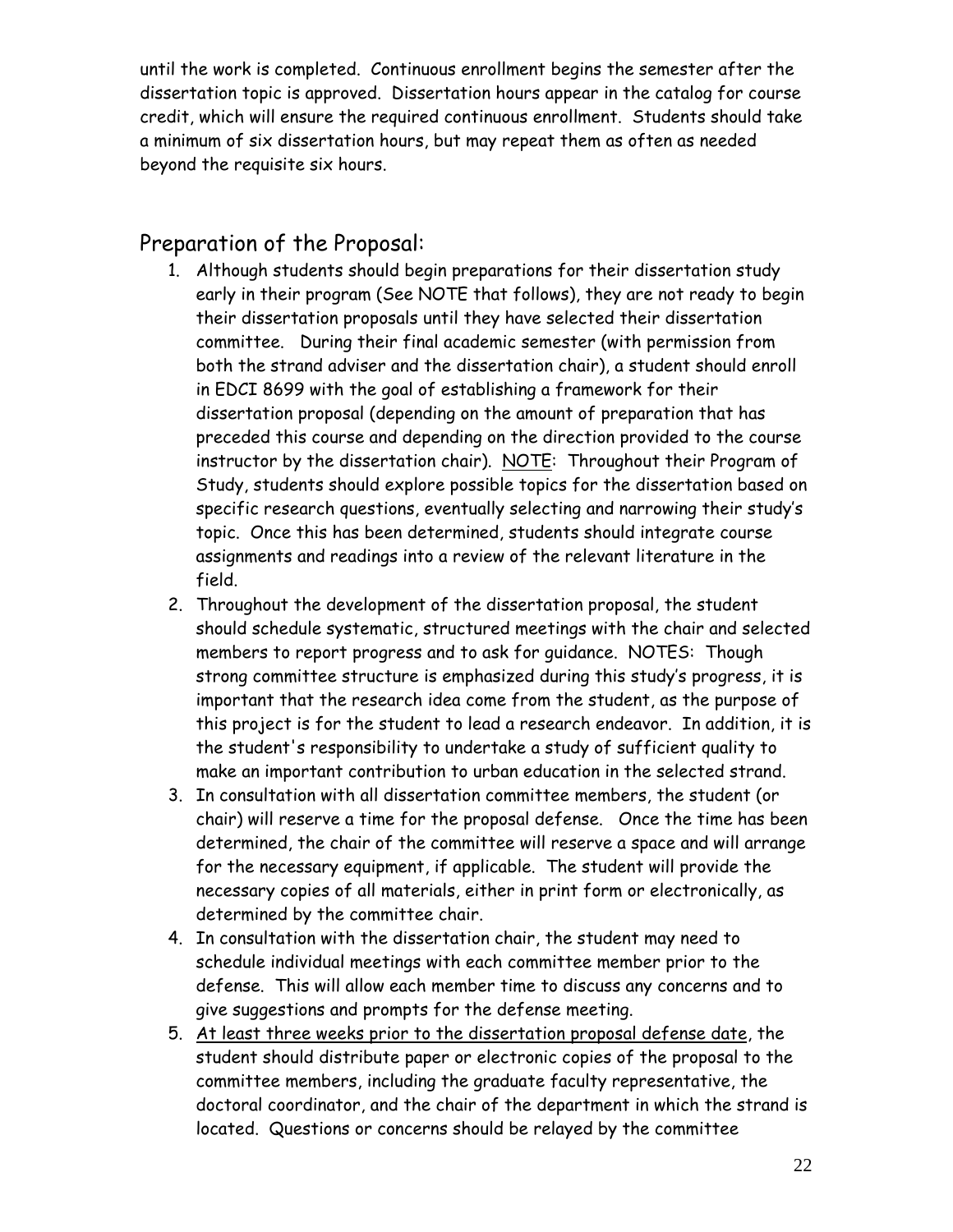members to the dissertation chair at least five full days prior to the scheduled proposal meeting. (NOTE: The chair may ask the committee members to send feedback directly to the student and simply copy the chair on this communication. Consult the chair for this decision.)

### Proposal Defense Meeting:

- 1. The dissertation committee members and Graduate School representative, all Curriculum & Instruction program faculty, and department chairs are invited to the presentation of the proposal. The student and the committee chair may give permission for other doctoral students to attend.
- 2. The proposal presentation will likely last one to one and one-half hours. Standard format should include introductions, introductory remarks by the student regarding his/her interest areas, and an explanation of the proposed study. After this portion of the presentation is complete, the student will field questions from committee members and then may call for questions from outside audience members.
- 3. After the student has concluded the presentation, the student and any other observers should leave the room and the committee chair should then allow committee members time for additional comments. Once all discussion is complete, the committee will determine whether the student can move forward with the study or whether revisions are necessary. (If revisions are required, then it is the committee's obligation to provide very specific feedback and guidance about these. Information follows in the next section.)
- 4. The student is then invited to return to the session and is informed of the committee's recommendation(s) regarding the proposed study.

### Proposal Outcome:

Subject to review by the Dean of the College of Education and the Dean of the Graduate School, the student's doctoral committee has final recommending authority. The outcome of the proposal will be to:

- 1. Approve,
- 2. Modify and Approve, or
- 3. Disapprove

If the proposal is approved or modified and approved, the student submits the **Dissertation Proposal Form** with all committee members' signatures to the doctoral coordinator and then to the Graduate Dean. Upon full approval, the student may begin the data collection phase of the study. If, however, the proposal is not approved, then the student must correct the concern(s) immediately and to the committee's satisfaction. Those proposals that earn a rating of Disapprove must be defended a second time in front of the dissertation committee. No proposal can be presented for committee examination more than two times.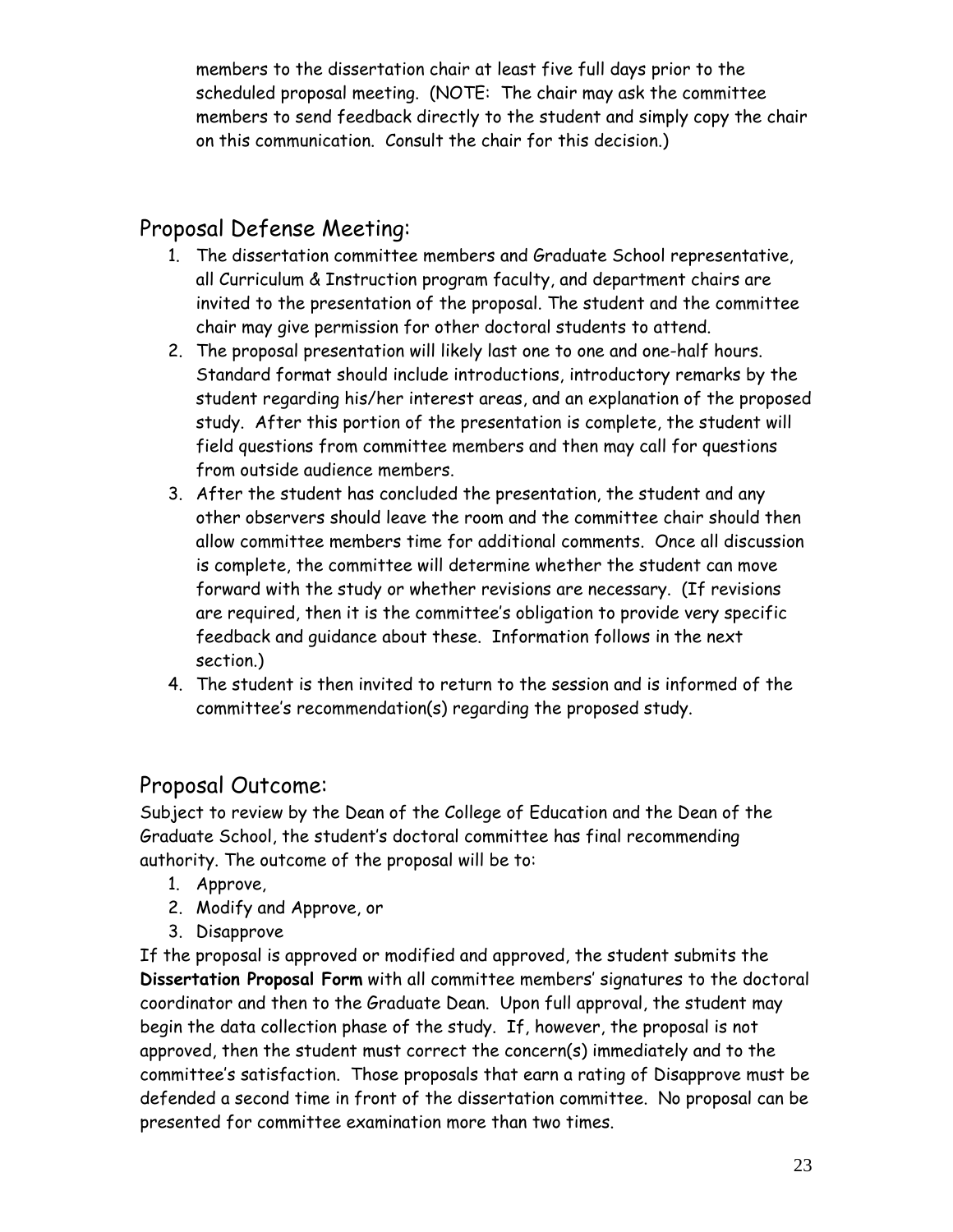### Dissertation Work:

Once the proposal process has been successfully completed, the candidate is ready to move into data collection and the final stages of the written research study, as guided closely by the dissertation chair and committee. Recognition of this work is granted through the course called Dissertation Hours, with the chair serving as the individual instructor of this course. A student is expected to enroll in a minimum of two three-hour sections of Dissertation Hours.

### **Dissertation Defense**

A doctoral dissertation must demonstrate the candidate's ability to conceive, design, conduct, and interpret independent, original, and creative research using quantitative, qualitative, or mixed methodologies. Further, it must make a unique contribution to knowledge in the field of urban education within a selected strand of study. Under the direct supervision of their doctoral committee chairs, students are encouraged to consult regularly with their doctoral committee members during the planning, conducting, and writing of the dissertation.

Once the study has been completed and the document is written, it should be submitted to the committee following the same general procedures as the proposal's distribution. Each candidate must then pass a final oral examination regarding the completed dissertation. Sometimes called the "dissertation defense" or the "dissertation oral," this meeting is open to members of the University community. The Graduate School must be informed of the date and place of the defense at least three weeks in advance. (The Graduate School posts firm deadlines on its website, which impact several of the steps in this process. Each student is responsible for knowing and meeting these deadlines.)

With the approval of the dissertation committee, the student will schedule the dissertation defense. The student, with the committee chair's assistance, will arrange for a public announcement of the date, time, and place of the examination so that any interested member of the University may attend. Three weeks before the date, the student will distribute copies of the completed dissertation in either electronic or paper form, as directed by the committee chair. The defense will be conducted by the full doctoral committee.

Following the candidate's formal presentation and responses to questions posed by committee members, the committee will render a decision, with this decision requiring a majority vote. The following options are available to the committee:

- 1. Approve,
- 2. Approve contingent upon specific changes being made,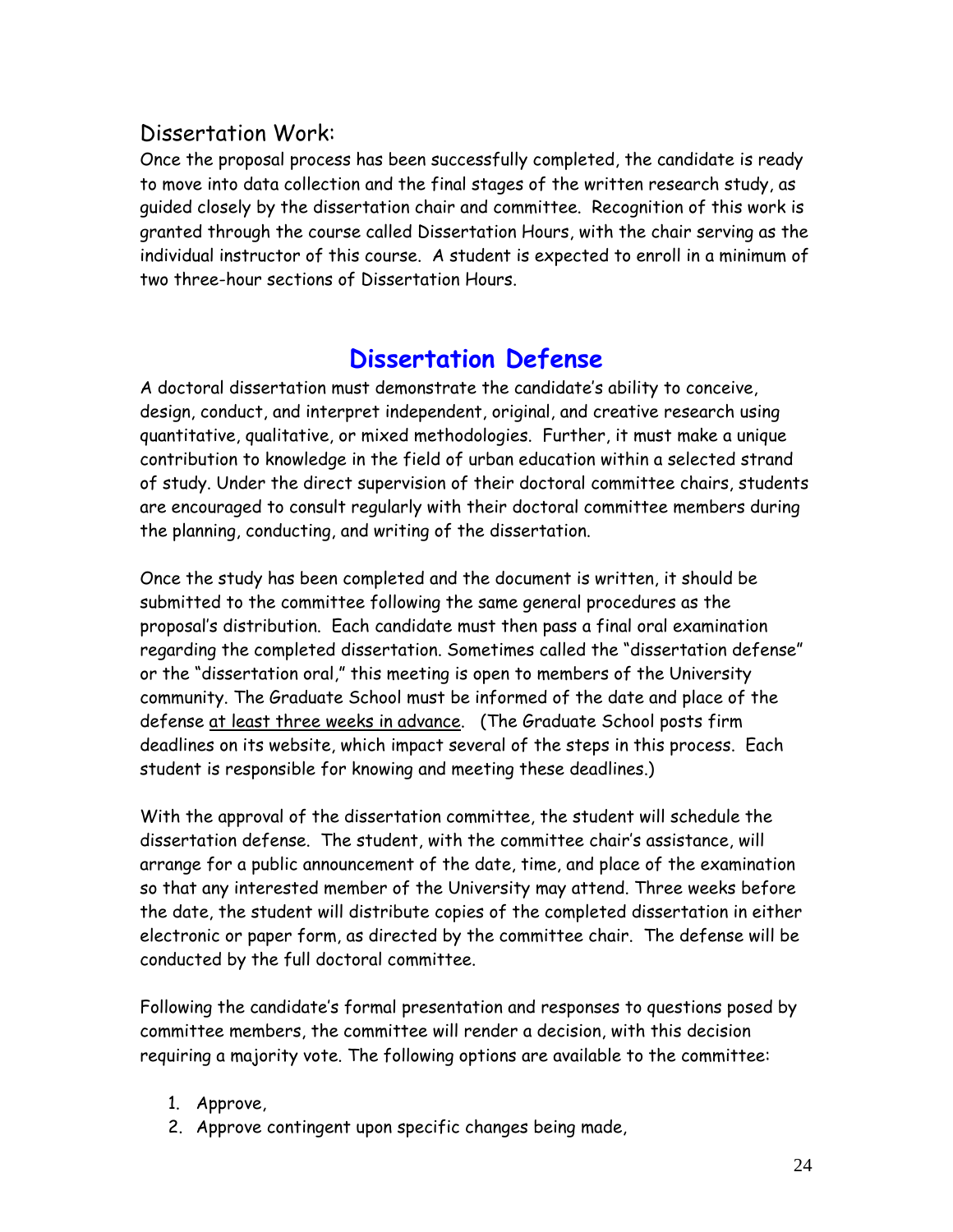- 3. Defer pending an additional defense, or
- 4. Disapprove

If a student's work earns a rating of Disapprove, then that student must revise the final draft as directed by the committee and must defend the final report a second time. Further, the student may not sit in defense of the study more than two times.

Once successfully completed, the chair will file the **Dissertation Defense Report Form** in the Graduate School.

Following the successful completion of the defense, the doctoral candidate must meet with the Graduate School to check the final format of the dissertation. (An initial meeting prior to this one is advised but not mandatory.) Once the final format has been approved by the Graduate School, the student should submit either four unbound copies or an electronic copy of the approved, error-free manuscript to the Graduate School no later than the filing date indicated in the University calendar. See the **Graduate School's Manual of Basic Requirements** for details regarding such things as the final dissertation, number of copies, deadlines, and fees. The Graduate School requires publication of the dissertation on microfilm and in *Dissertation Abstracts International*. The candidate is responsible for paying for microfilming and optional copywriting fees. In addition, the candidate is responsible for presenting each committee member with a bound or electronic copy of the final manuscript, as requested by the committee.

NOTE: Though the Graduate School encourages electronic submissions rather than paper copies for its use, most faculty prefer paper copies; therefore, students should consult with their chairs early in the process to determine the committee's preference and should respond accordingly. Further, when paper copies are requested, students should prepare them professionally and should present them bound, in binders or with spiral binding. (The chair will make this determination.) Whether electronic or paper, each copy should include a cover page, abstract, table of contents, and all appendices in the proper format.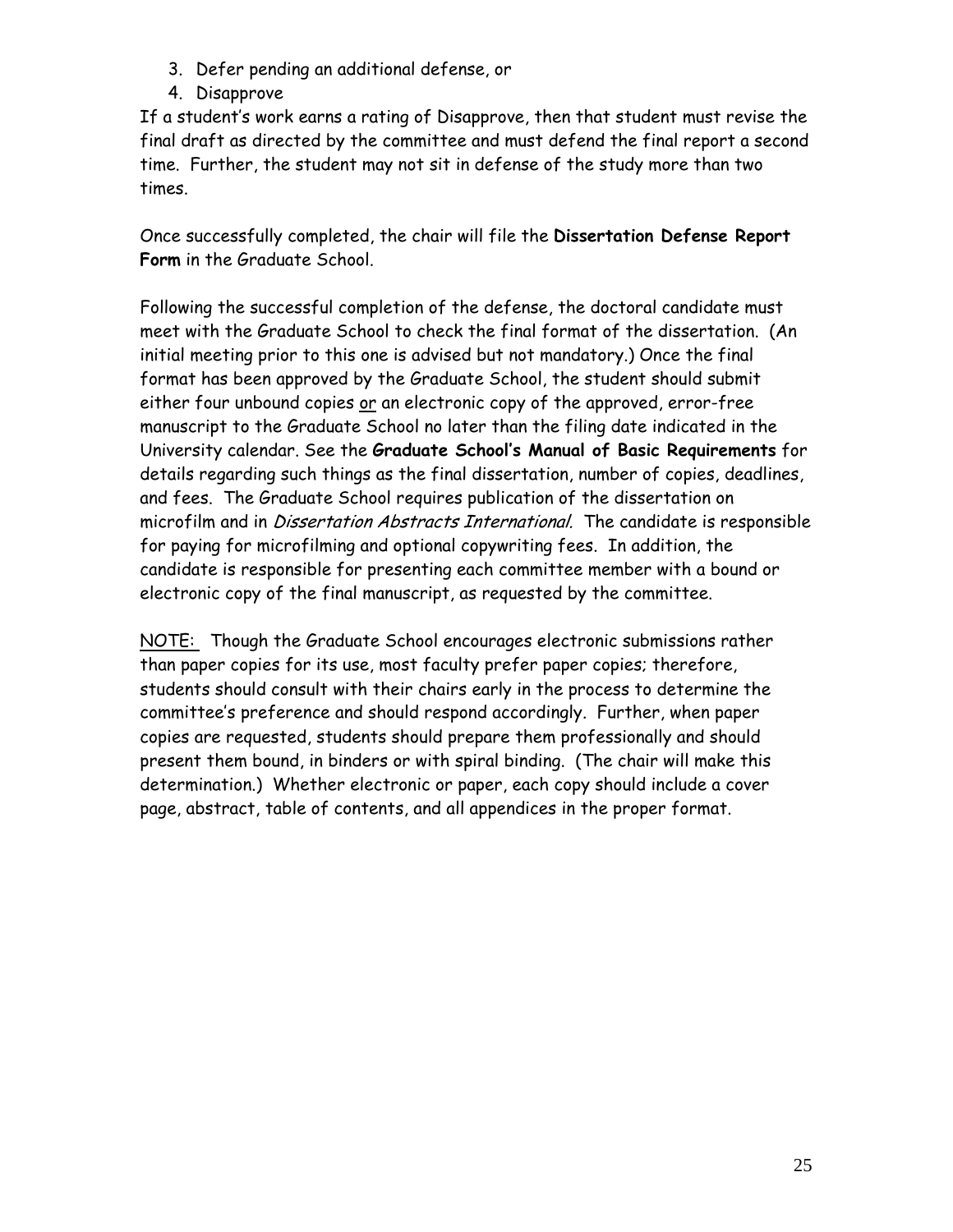# **Graduate Faculty Curriculum and Instruction**

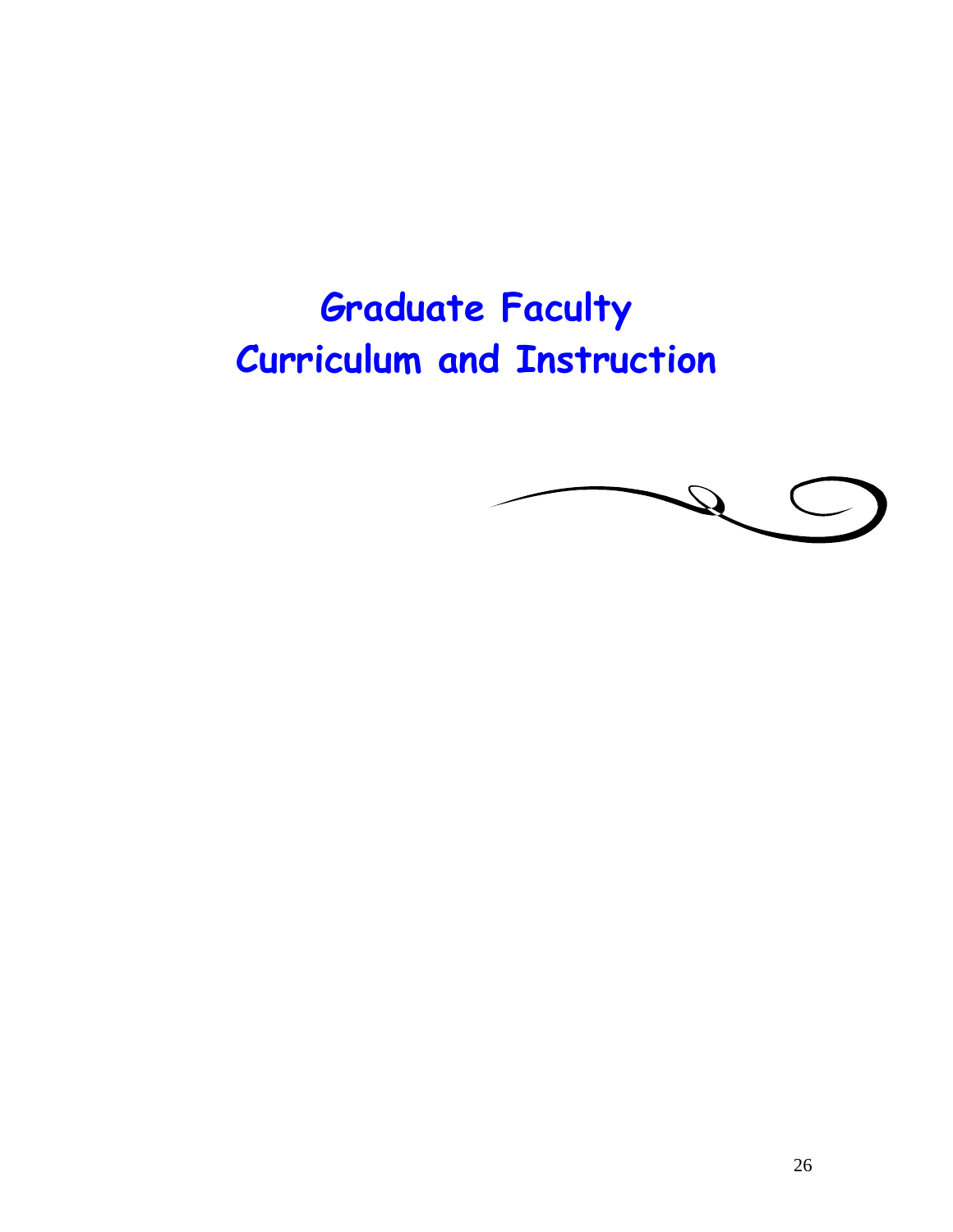## **Curriculum and Instruction Faculty**

**Name with areas of interest and expertise \*** 

### **Elementary Education**

Dr. Tracy Rock, Strand Coordinator: social studies education, curriculum integration; professional development for teachers, service learning

Dr. Bob Audette: development of offsets to the impact of poverty on elementary aged learners, the motivational benefits of engaging elementary aged students in self-assessing their progress and learning strategies.

Dr. Ian Binns: science education

Dr. Amy Good: social studies education

Dr. Michael Green: cognitive development, math education, constructivism

Dr. Stephen D. Hancock: Multicultural education, intercultural interactions, and academic relationships between and among teachers, students, administrators and teacher educators in urban settings

Dr. Jan Hinson: educational technologies

Dr. Brian Kissel: K-12 writing processes and instruction, early writing acquisition, literacy coaching, digital literacy

Dr. Christy Luce: professional development of teachers, differentiation and assessment strategies for diverse learners, incorporating 21st century skills in the elementary curriculum.

Dr. Jack Piel: Developmental mathematics, professional development, mathematics instructional strategies, CAMMP Math

Dr. Kate Popejoy: Dr. Kate Popejoy: science education, specifically areas of technology integration, science literacy, teacher professional development, preservice K-12 science teacher preparation, and complexity thinking as a lens for research.

Dr. Drew Polly: mathematics education, educational technology, professional development for teachers

Dr. Mike Putman: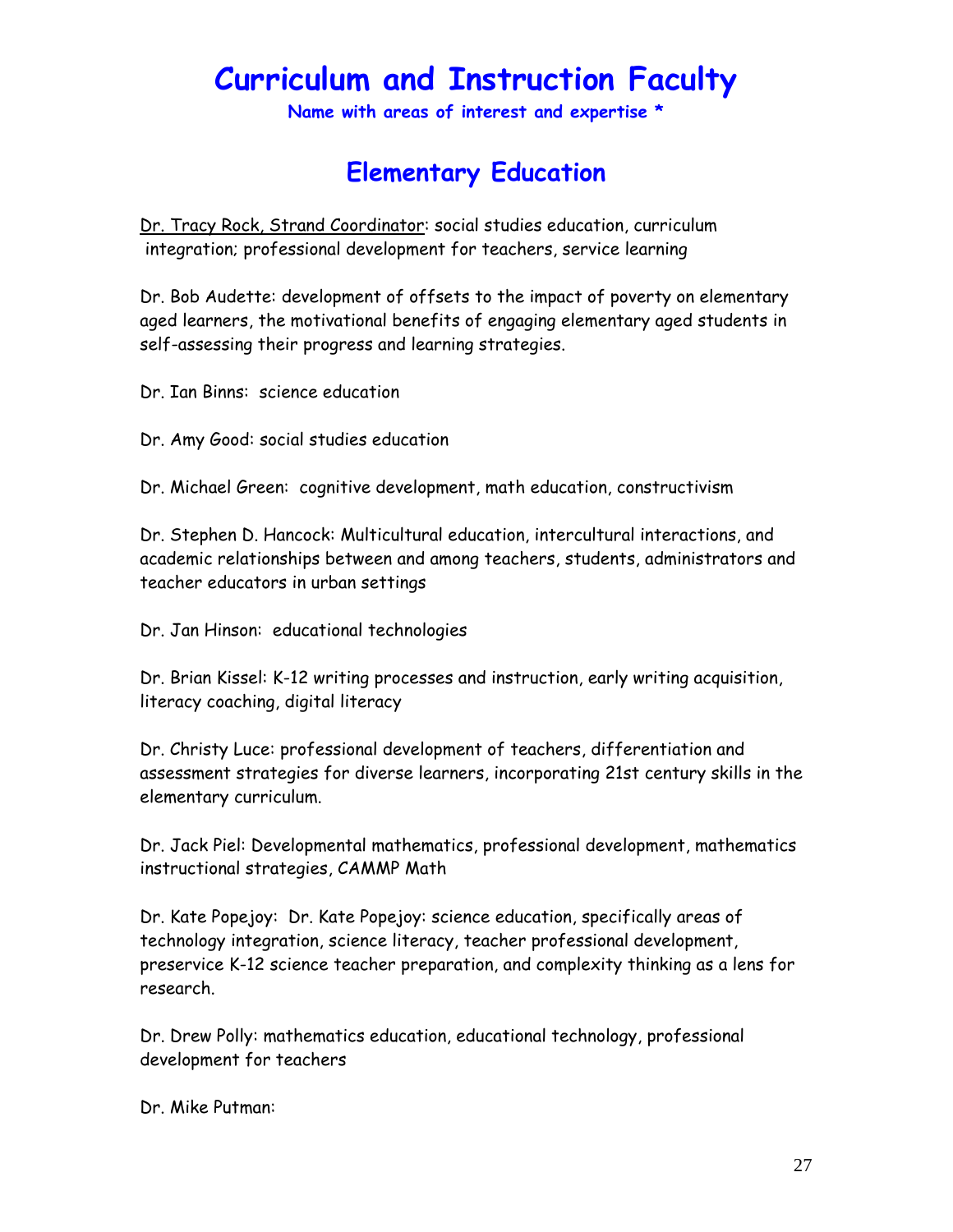Dr. Tehia V. Starker: culturally responsive teaching; educational psychology (motivation); parental involvement

Dr. Bruce VanSledright: social studies education

## **Literacy**

### English

- Dr. Pilar Blitvich, Strand Coordinator
- Dr. Julianna Avila
- Dr. Lil Brannon: race, gender, class-urban
- Dr. Cy Knoblauch
- Dr. Ron Lunsford: rhetoric, composition, linguistic analyses of literary texts
- Dr. Malin Pereira: African American literature, poetry, teaching African American literature
- Dr. Mark West

### English as a Second Language

- Dr. Spencer Salas, Strand Coordinator: ethnographic inquiry, teacher's mental lives, cultural historical theory, and Latinos and education
- Dr. Scott Kissau: gender and language learning, online second language teaching, and the beliefs and behaviors of effective second language teachers
- Dr. Lan Kolano: urban education; literacy; mathematics; second language acquisition, race, language, and identity studies; critical multicultural education

### Reading

- Dr. Robert Rickelman, Strand Coordinator: content area literacy, adolescent literacy
- Dr. Jennifer Hathaway: Literacy coaching, elementary literacy
- Dr. Brian Kissel: early childhood reading and writing, literacy coaching
- Dr. Adriana Medina: middle/secondary literacy, assessment
- Dr. Maryann Mraz: literacy coaching and the professional development of teachers, content area reading, emergent literacy
- Dr. Paola Piloneta: early and elementary literacy
- Dr. Bruce Taylor: adolescent literacy, service learning
- Dr. Karen Wood: middle school literacy, struggling reading, comprehension and vocabulary research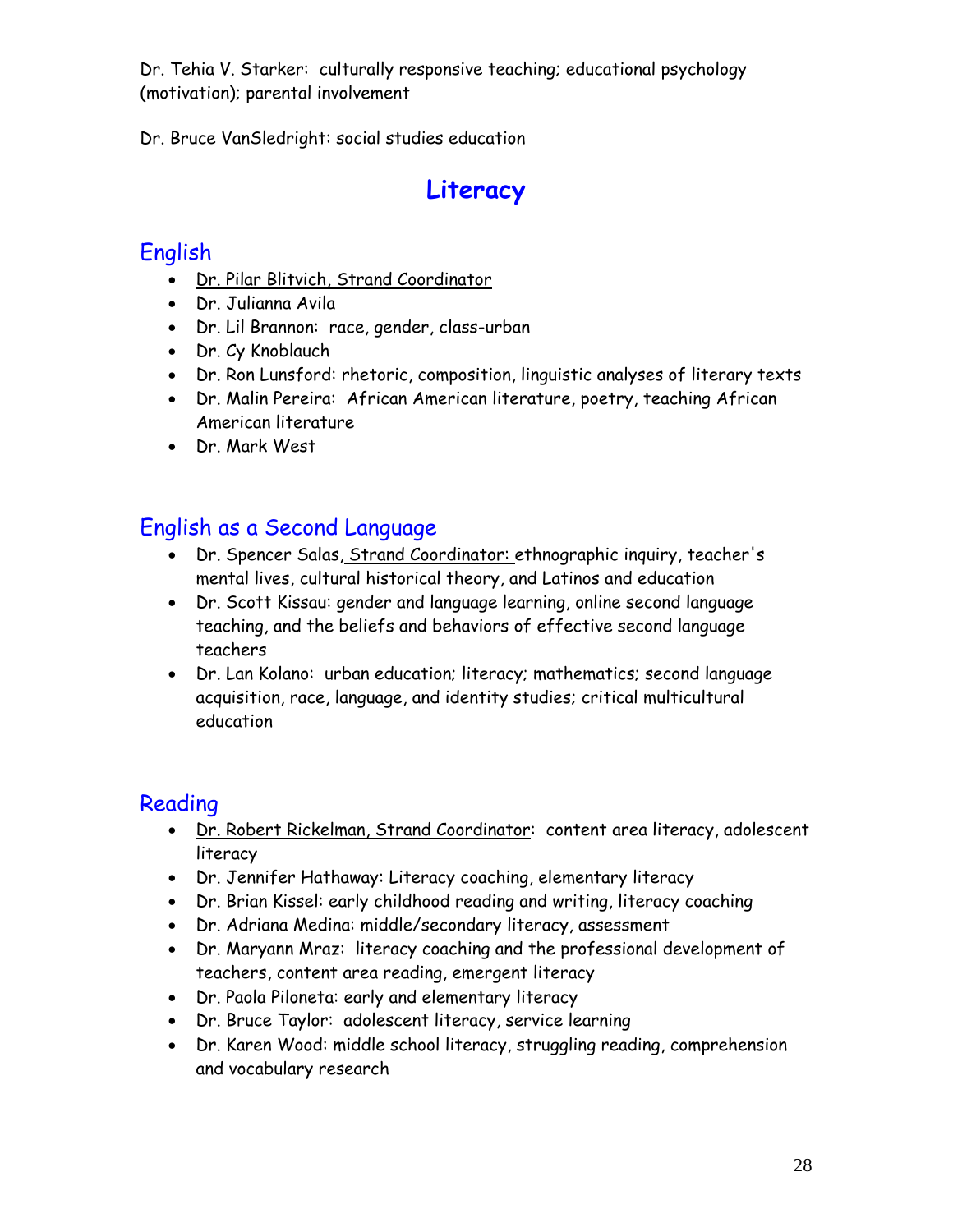## **Mathematics**

- Dr. Vic Cifarelli, Strand Coordinator: mathematical reasoning and problem solving
- Dr. Jeong-Lim Chae
- Dr. Kim Harris
- Dr. David Pugalee: Communications and discourse
- Dr. Adalira Saenz-Ludlow: semiotics and reasoning

## **Urban Education**

- Dr. Chance Lewis, Strand Coordinator: urban education
- Dr. Bettie Ray Butler: urban education
- Dr. Charles Hutchison: philosophy and theorization of urban education, teaching diverse learners, international and cross-cultural education, science issues
- Dr. Greg Wiggan: urban education, sociology of education, social inequalities and student achievement

## **Content Specialists**

- Dr. Lynn Alhlgrim-Delzell: research methods
- Dr. Kelly Anderson: diverse learners, inclusive school practices, supervision
- Dr. Heather Coffey: English education
- Dr. Warren DiBiase: science education
- Dr. Paul Fitchett: social studies education
- Dr. Claudia Flowers: qualitative research methods, assessment and measurement issues
- Dr. Stephen Hancock: urban elementary education, teaching diverse students, teacher self-competence
- Dr. Tina L. Heafner: social studies education, including literacy, technology integration, improving student motivation
- Dr. Jae Hoon Lim: research methods
- Dr. Jeanneine Jones: middle grades education
- Dr. LuAnn Jordan: teacher education and particularly special education, inclusion of students with disabilities, the impact of students' and teachers' written expression skills on the achievement of students
- Dr. Rich Lambert: research methods
- Dr. Lisa Merriweather: adult literacy
- Dr. Roslyn Mickelson: urban education, sociology
- Dr. Greg Mixon: Black urban history, United States urban history, southern history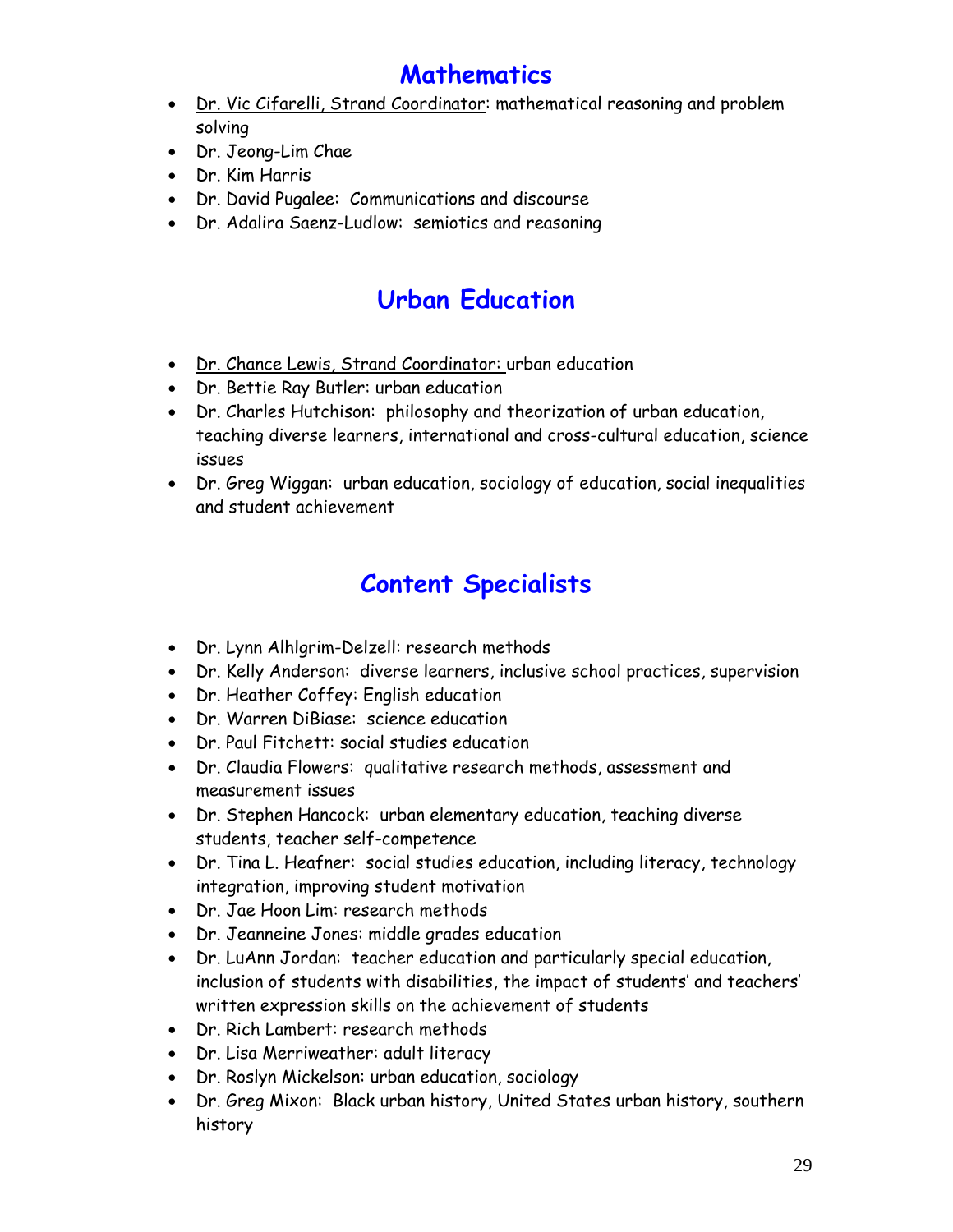- Dr. Chris O'Brien: teaching in urban schools, teaching struggling adolescent learners in urban settings, urban school reform
- Dr. Theresa Petty:
- Dr. Brenda S. Romanoff: gifted studies K-12, diverse learners, twice exceptional learners, and early childhood education
- Dr. Chuang Wang: research design, quantitative and qualitative data analysis, teacher and student self-efficacy and self-regulated learning strategies, English as a second or foreign language, mathematics education, program evaluation for the effect of educational interventions or professional development programs

#### Doctoral Coordinator:

Dr. Maryann Mraz

MEMraz@uncc.edu

(704) 687-8701

literacy coaching and the professional development of teachers, content area reading, emergent literacy

\* While listed in their primary field of interest, the faculty members listed below serve across the strands, when appropriate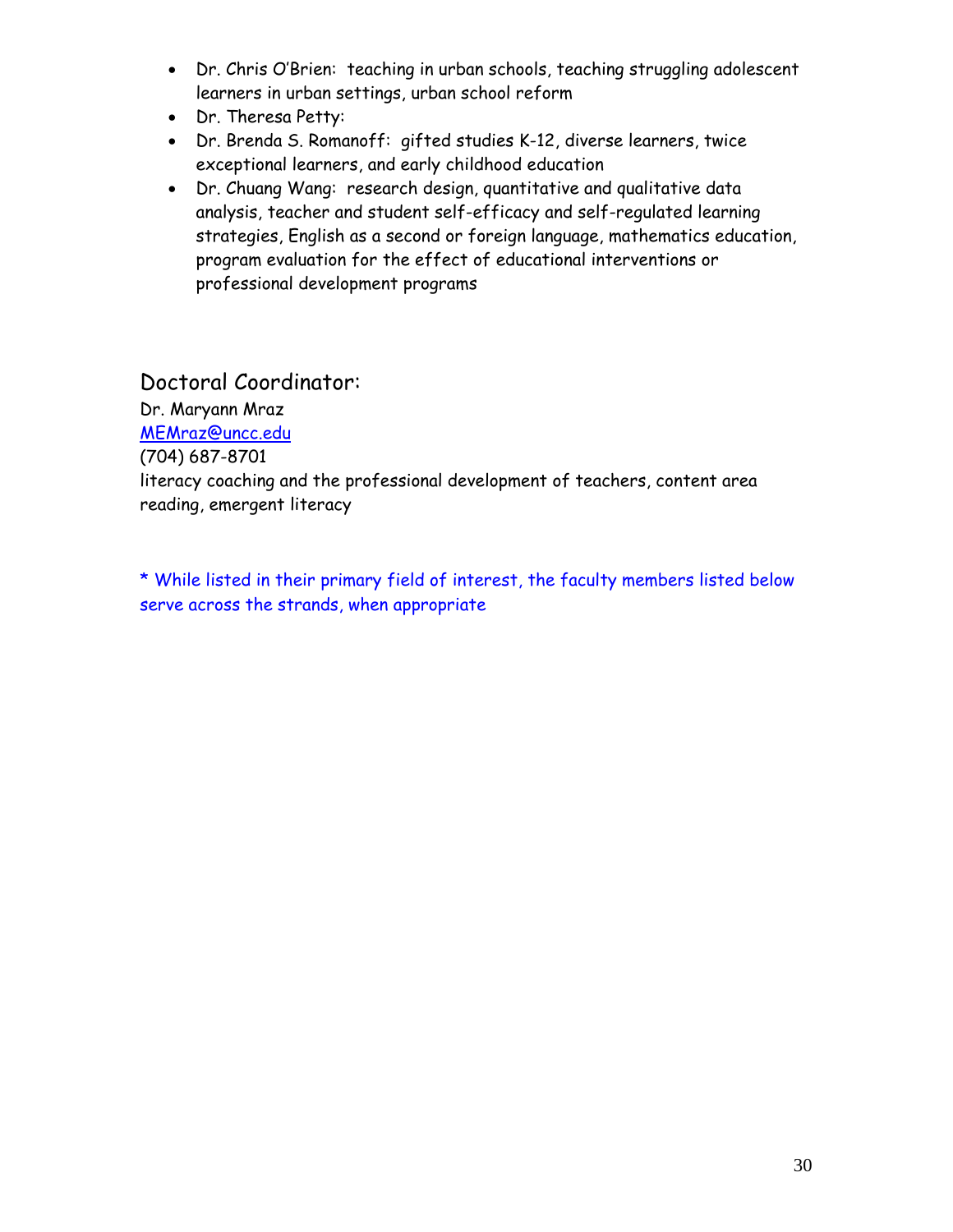# **Academic Regulations and Policies**

 $\mathcal{Q}$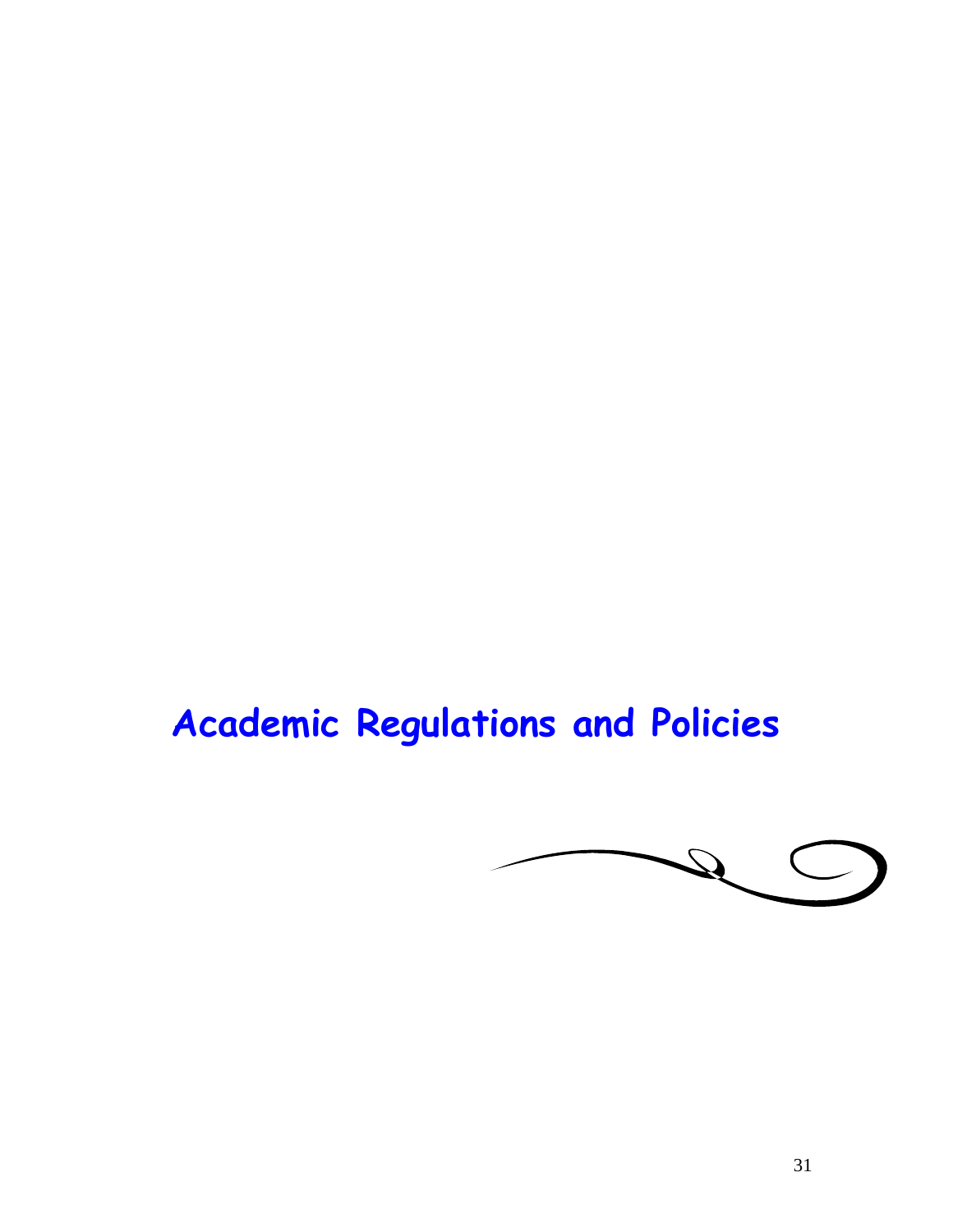### **Academic Integrity**

Students have the responsibility to know and observe the requirements of The Code of Student Academic Integrity found in the University Regulation of Student Conduct section of the Graduate Catalog and as set forth in University Policy Statement #106 which may be found at http://www.legal.uncc.edu/policies/ps-105.html and paper copies may be found in the office of the Dean of Students. This code forbids cheating, fabrication or falsification of information, duplicity or multiple submissions of academic work, plagiarism, abuse of academic materials, and complicity in academic dishonesty. Any special requirements or permission regarding academic integrity in a course will be stated by the instructor in the syllabus, and are binding on the students. Academic evaluations in a course include a judgment that the student's work is free from academic dishonesty of any type, and grades will be adversely affected by academic dishonesty. Students who violate the Code face serious consequences and may be expelled from UNC Charlotte. Standards of academic integrity will be enforced in all courses. Students are expected to report specific cases of academic dishonesty to a course's instructor.

### **Appeal Procedures:**

## **University Policy for Student Grievance Procedure**

When a student complains about a certain action or inaction by a member of the University community, the student should follow the procedure as set forth in the Student Grievance Procedure which may be found at http://www.legal.uncc.edu/StudentGrievanceProcedure.html.

## **Appeal Procedures: College of Education Policy for Decisions Affecting Status as Graduate Student**

- 1. When a student wishes to appeal a decision affecting his/her status as a graduate student, the student should first raise the issue with the person who made the decision or the person who represented the department of the college which made the decision at issue. If the person hearing the student complaint is not the department representative, as described above, he/she shall advise the student that the student should see the appropriate representative.
- 2. If the student decides that the complaint has not been responded to satisfactorily by the department representative, then the student should be directed to the department chair by the representative as described above.
- 3. If the student pursues the complaint with the department chair, the department chair will meet with the student at a time mutually convenient to both parties but not more than ten (10) work days after receiving a request from the student.
- 4. If the student decides that the chair has not responded to the complaint satisfactorily, the chair will advise the student that he/she may proceed with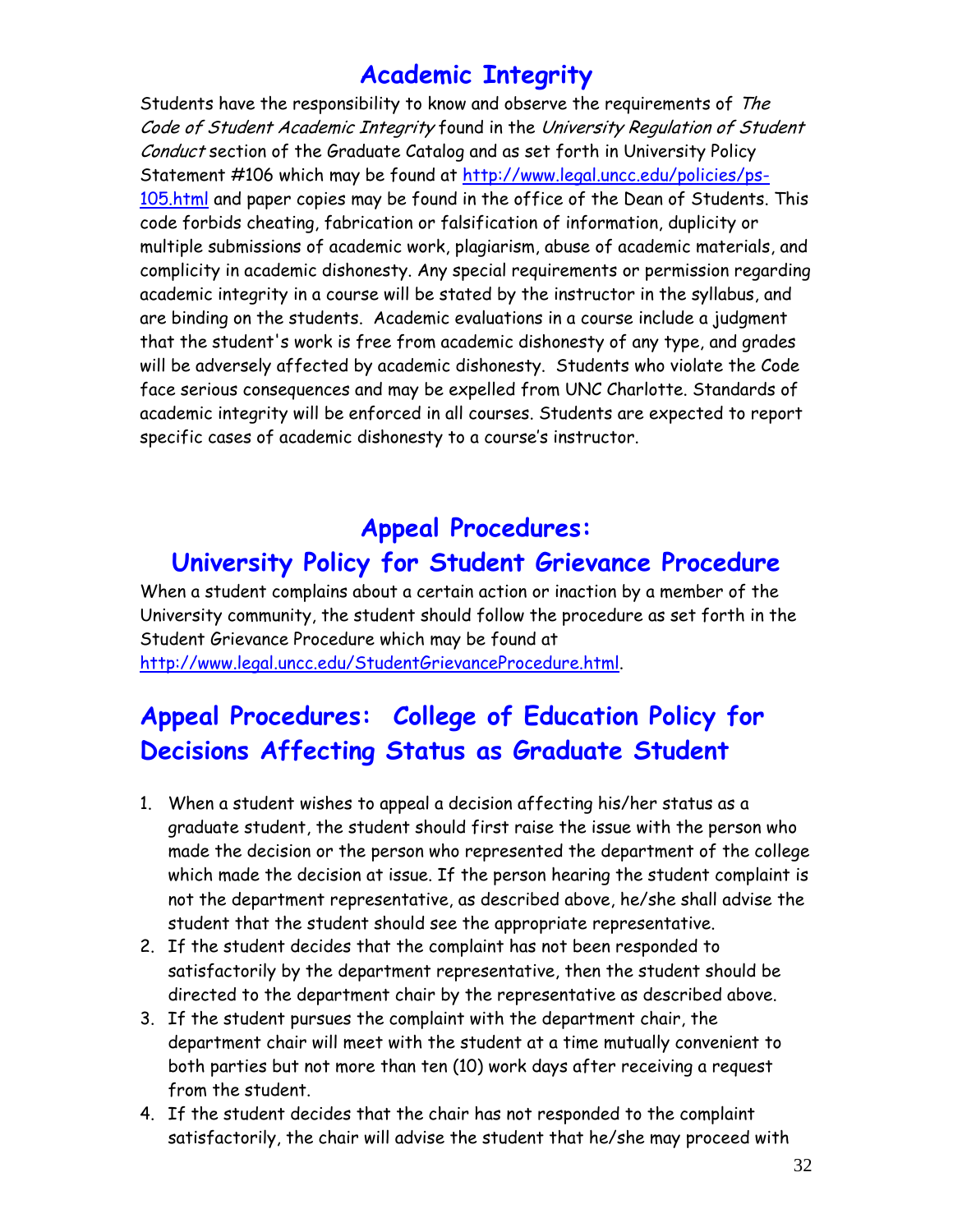an appeal, as set forth below, or, if appropriate, a grievance as set forth above, and will provide him/her with the procedures for either or both of these actions.

5. It should be noted that grievances must be received by the appropriate individual as set forth in the Student Grievance Procedure not later than fortyfive calendar days after the student first became aware of the facts which gave rise to the grievance. Appeal due dates are set forth below.

### **Appeal Procedures: University Policy**

Any student or applicant may appeal any decision affecting his/her status as a graduate student by submitting a written petition to the Appeals Committee of the Graduate Council in care of the Graduate School, after the student has attempted to resolve the matter in the appropriate college. The petition shall briefly describe the facts which support his/her claim and the remedy being sought. The petition must be submitted within six calendar months of notification of the action being appealed. After receiving the petition, the chairperson of the Appeals Committee will schedule a hearing as soon as possible. A hearing will be held within 60 days of receipt of the written petition of appeal. Evidence will be received from the petitioner and other parties having information bearing on the appeal. The chairperson of the Appeals Committee shall report its decision on any appeals matter (a) directly to the Dean of the Graduate School, and (b) to the Graduate Council at the first board meeting following the hearing. Questions about the procedure should be addressed to the Dean of the Graduate School.

**Course grades** are appealed through the strand offering the course and then, if necessary, through the college in which the grade was assigned. Course grades may not be appealed to the Graduate Council.

### **Lack of Progress Policy**

Students are expected to complete their degrees within the eight-year time frame mandated by the Graduate School, and they should hold **continuous enrollment**  throughout those years unless excused circumstances intervene. (Should this be the case, then the adviser, strand coordinator, and program coordinator must be notified immediately, with the Graduate School granting final approval for a leave of absence.)